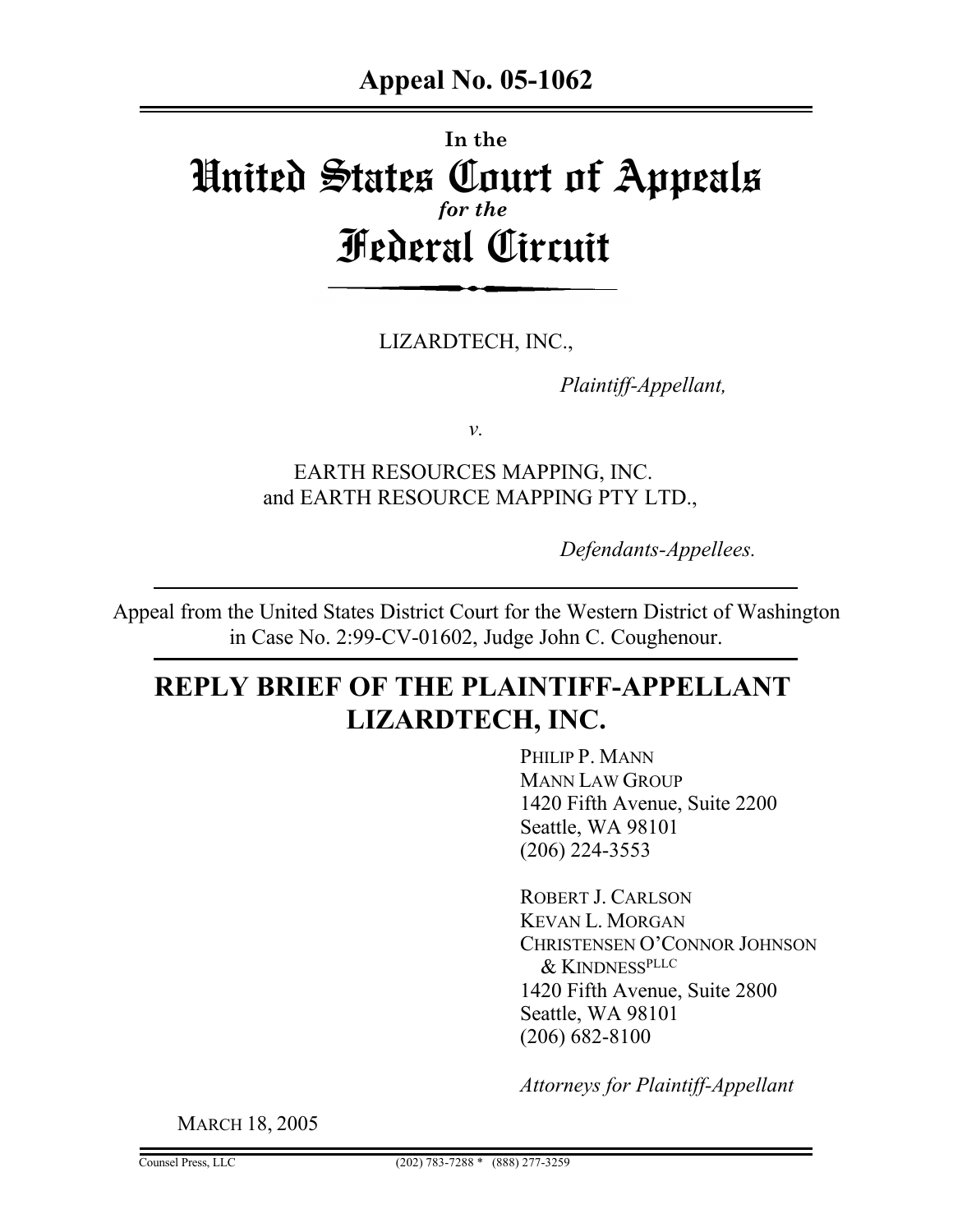## **TABLE OF CONTENTS**

| A.        | ERM Has Not Refuted LizardTech's Showing Of Error In<br>The District Court's Grant Of Summary Judgment That<br>Claim 21 Fails To Meet The "Written Description" |                                                                                                                                                                                                                              |  |  |  |
|-----------|-----------------------------------------------------------------------------------------------------------------------------------------------------------------|------------------------------------------------------------------------------------------------------------------------------------------------------------------------------------------------------------------------------|--|--|--|
|           | 1.                                                                                                                                                              | The Steps Specified by Independent Claim 21 Are                                                                                                                                                                              |  |  |  |
|           | 2.                                                                                                                                                              | The "Combination Of Steps" Recited By Claim 1 Is, In<br>fact, Described In The '835 Patent Specification. The<br><b>Inventor Did Have Possession Of This Combination</b><br>And Did Regard This Combination As His Invention |  |  |  |
|           | 3.                                                                                                                                                              | ERM's "Teaching Away" Argument Lacks Merit                                                                                                                                                                                   |  |  |  |
|           | 4.                                                                                                                                                              | ERM Again Reads Features Of The Preferred                                                                                                                                                                                    |  |  |  |
|           | 5.                                                                                                                                                              |                                                                                                                                                                                                                              |  |  |  |
| <b>B.</b> | ERM Has Not Refuted LizardTech's Showing Of Error In<br>The District Court's Grant Of Summary Judgment Of                                                       |                                                                                                                                                                                                                              |  |  |  |
|           | 1.                                                                                                                                                              | ERM Not Only Grossly Misrepresents The State Of<br>The Prior Art, It Puts Words That Were Never Said<br>Into The Mouths Of LizardTech's Witnesses And<br>Attributes Findings To This Court That This Court                   |  |  |  |
|           |                                                                                                                                                                 | a.                                                                                                                                                                                                                           |  |  |  |
|           |                                                                                                                                                                 | $\mathbf b$ .<br>Dr. Bradley and Dr. Osher did not make the                                                                                                                                                                  |  |  |  |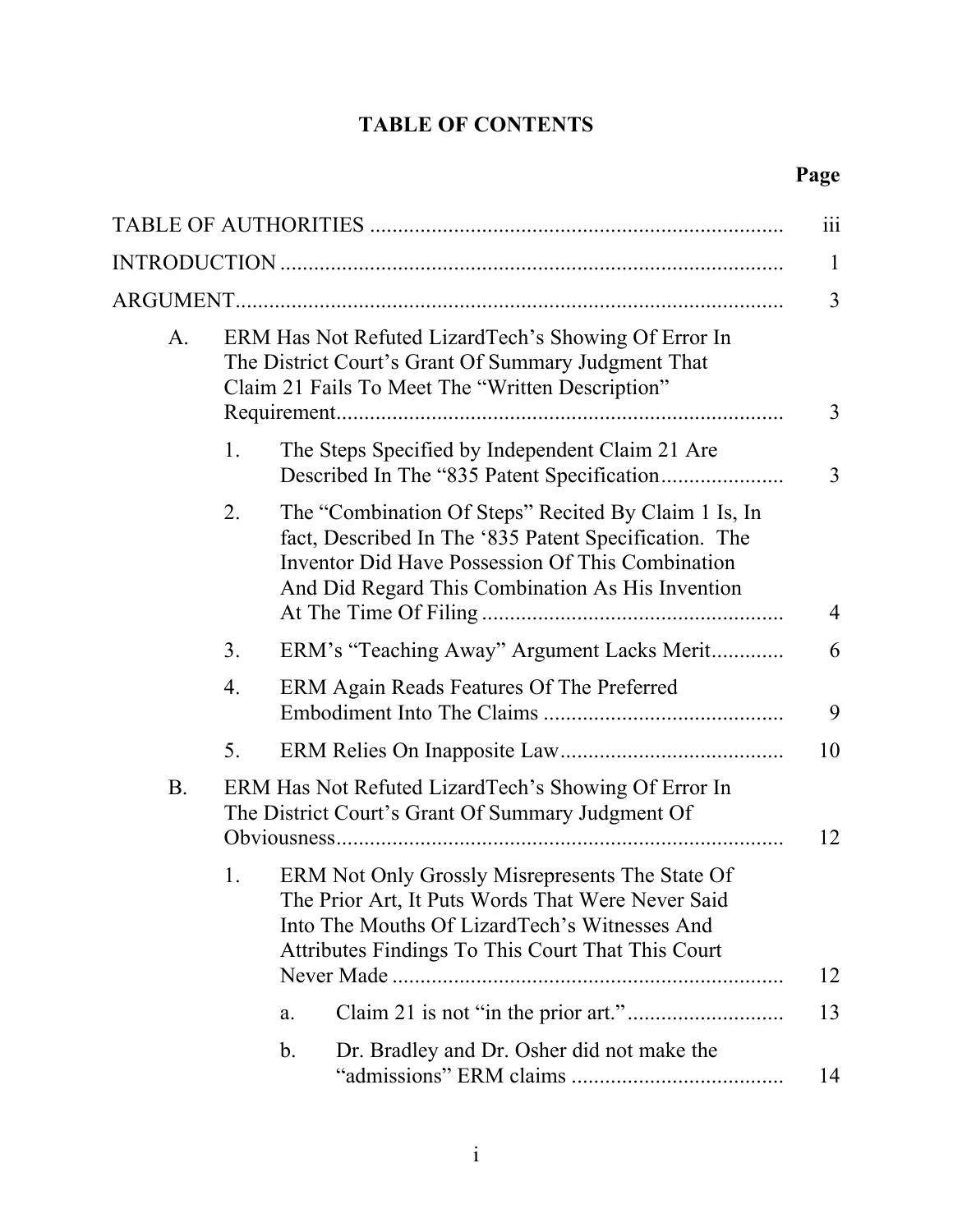|                 |                                                                                                                | $\mathbf{c}$ .                                                                                                                                                                                      | Nor did this Court make the "findings" or                                                        |  |  |  |
|-----------------|----------------------------------------------------------------------------------------------------------------|-----------------------------------------------------------------------------------------------------------------------------------------------------------------------------------------------------|--------------------------------------------------------------------------------------------------|--|--|--|
|                 | 2.                                                                                                             | ERM's Editorial Comments Cannot Change The Fact<br>That LizardTech <i>Did</i> Submit Substantial Evidence<br>That <i>Hamilton</i> And <i>Shapiro</i> Do Not Render Claim 21                         |                                                                                                  |  |  |  |
|                 |                                                                                                                | a.                                                                                                                                                                                                  | Dr. Osher's August 23, 2003 declaration was<br>accepted by the District Court and is part of the |  |  |  |
|                 |                                                                                                                | $\mathbf{b}$ .                                                                                                                                                                                      | Dr. Osher's testimony is not "too conclusory."                                                   |  |  |  |
|                 |                                                                                                                | $\mathbf{c}$ .                                                                                                                                                                                      | Dr. Osher's testimony does not "contradict the                                                   |  |  |  |
|                 |                                                                                                                | d.                                                                                                                                                                                                  | Dr. Osher's testimony does not "contradict"                                                      |  |  |  |
|                 |                                                                                                                | e.                                                                                                                                                                                                  | Dr. Osher does not "read in a non-existent"                                                      |  |  |  |
| $\mathcal{C}$ . | ERM Has Not Refuted LizardTech's Showing Of Error In<br>The District Court's Grant Of Summary Judgment Of Non- |                                                                                                                                                                                                     |                                                                                                  |  |  |  |
|                 | a.                                                                                                             | The claim construction ultimately used to grant<br>summary judgment of non-infringement does not<br>appear in the Special Master's report on claim<br>construction or in the District Court's claim |                                                                                                  |  |  |  |
|                 | b.                                                                                                             | ERM's claim that LizardTech relies solely on "attorney"                                                                                                                                             |                                                                                                  |  |  |  |
|                 | c.                                                                                                             | The declaration testimony and exhibits submitted by<br>Mr. Nixon and Dr. Gray clearly show infringement                                                                                             |                                                                                                  |  |  |  |
|                 | $\mathbf{d}$ .                                                                                                 |                                                                                                                                                                                                     | The entire infringement issue remains one of claim                                               |  |  |  |
|                 |                                                                                                                |                                                                                                                                                                                                     |                                                                                                  |  |  |  |
|                 |                                                                                                                |                                                                                                                                                                                                     |                                                                                                  |  |  |  |
|                 |                                                                                                                |                                                                                                                                                                                                     |                                                                                                  |  |  |  |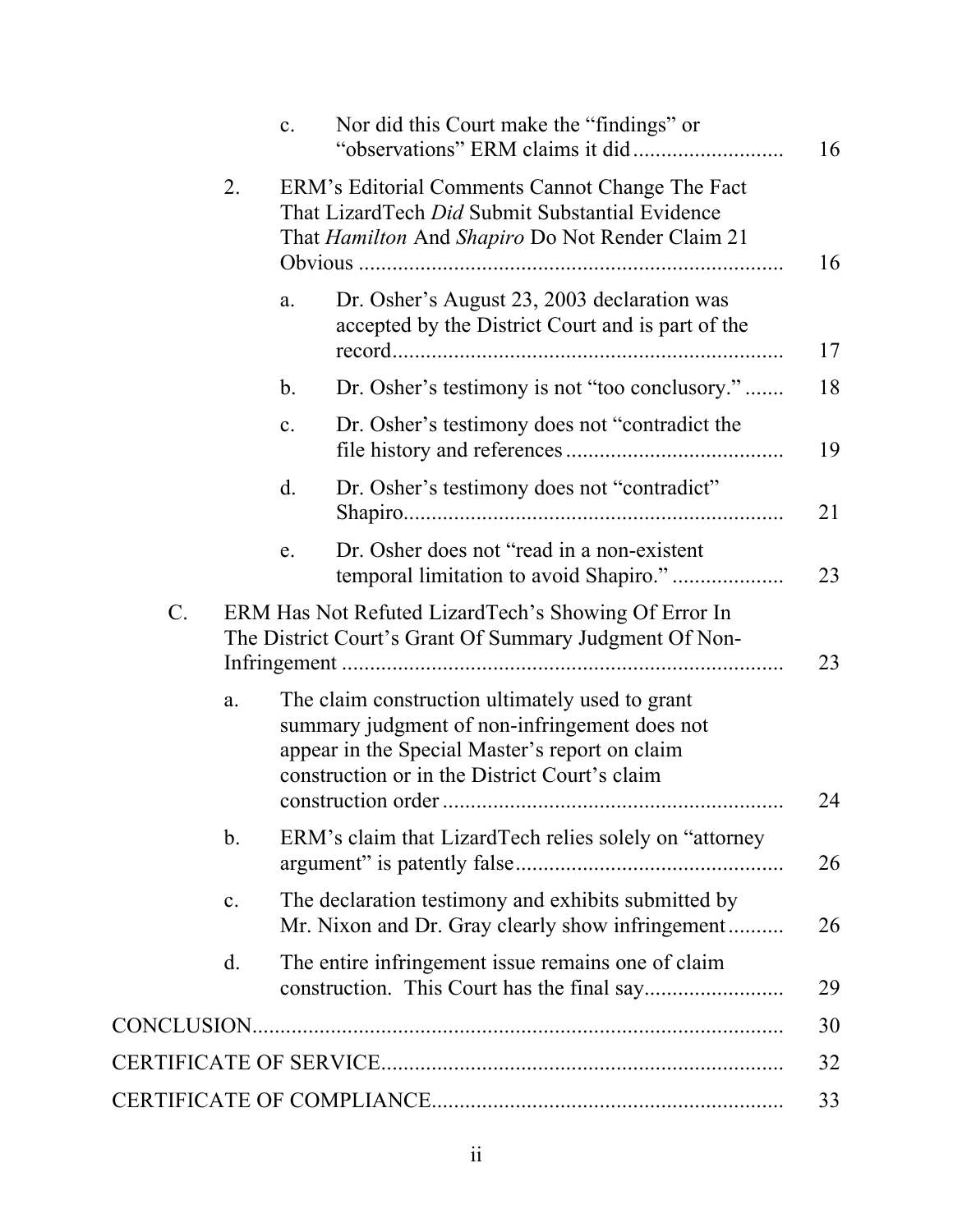## **TABLE OF AUTHORITIES**

# **Page(s)**

## **Cases:**

| Enzo Biochem, Inc. v. Gen-Probe Inc., 323 F.3d 956 (Fed. Cir. 2002) 10, 11   |    |
|------------------------------------------------------------------------------|----|
| Gentry Gallery, Inc. v. Berkline Corp., 134 F.3d 1473 (Fed. Cir. 1998)10, 12 |    |
| McCarty v. Leigh Valley R.R. Co., 160 U.S. 110, 116 S.Ct. 240 (1895)29, 30   |    |
| NTP, Inc. v. Research In Motion, Ltd. 392 F.3d 1336 (Fed. Cir. 2004)         | 29 |
|                                                                              | 9  |
| <i>Tronzo v. Biomet, Inc., 156 F.3d 1154 (Fed. Cir. 1998) </i>               | 10 |
| University of Rochester v. G.D. Searle & Co., Inc., 358 F.3d 916             |    |

## **Statutes and Other Authorities:**

| $35 \text{ U.S.C.} \& 102 \dots$ | 2              |
|----------------------------------|----------------|
| $35 \text{ U.S.C.} \& 103 \dots$ | 2              |
| $35 \text{ U.S.C.} \& 112 \dots$ | $\overline{2}$ |
|                                  | 33             |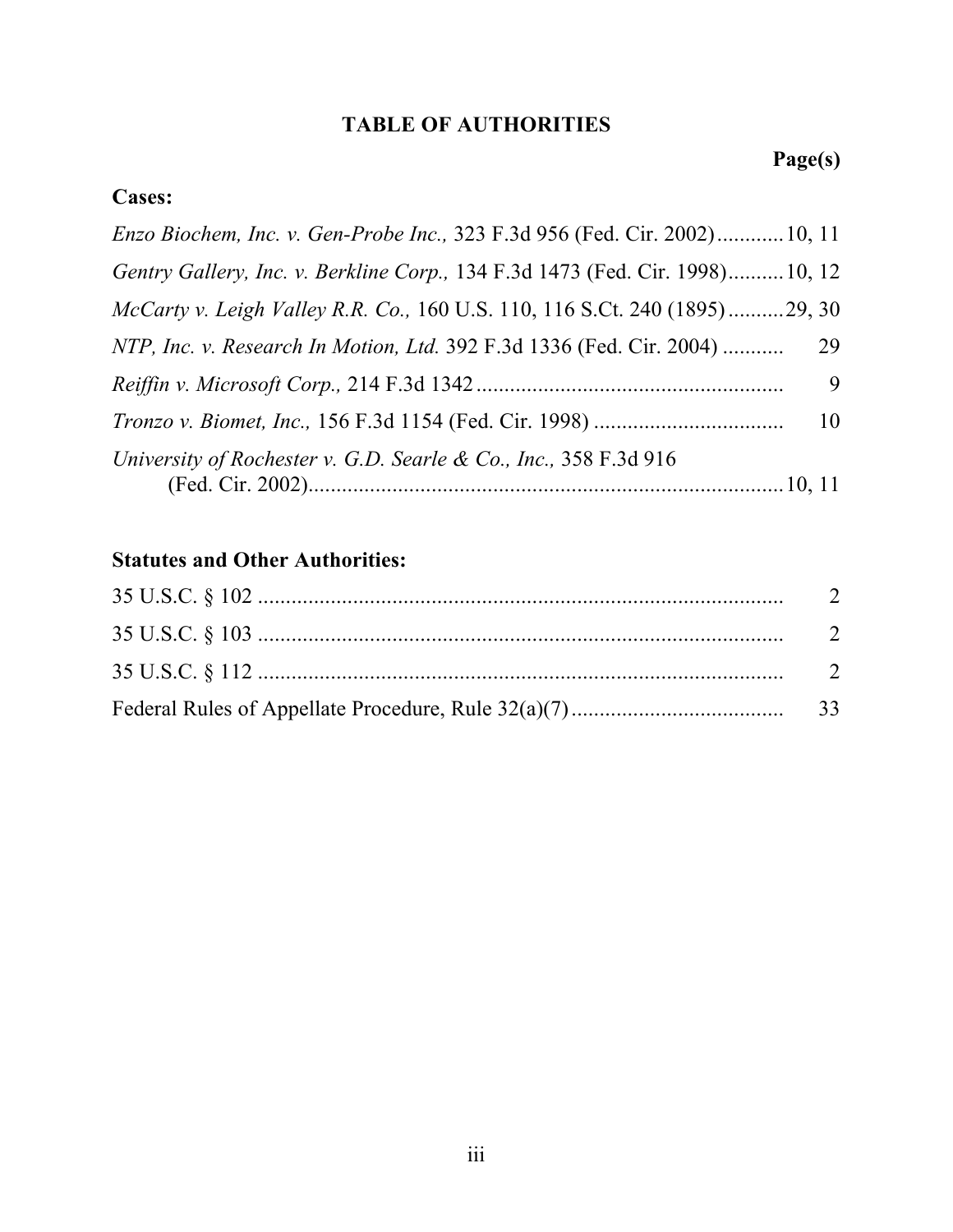#### **INTRODUCTION**

ERM's arguments consist mainly of calling LizardTech names and quoting from the District Court's grant of summary judgment. The issue, however, is not what the District Court said, but what it did. ERM has not directly addressed or otherwise countered LizardTech's showing that summary judgment was improperly granted.

Behind the rhetoric, certain facts remain. Each step of independent Claim 21 is disclosed and described in the '835 patent specification. Claim 21 was part of the '835 patent application as filed and was allowed without amendment. This establishes conclusively that, at the time of filing, the inventor had possession of the combination of steps specified by Claim 21 and regarded that combination as his invention. Furthermore, the '835 patent does not "teach away" from "nonseamless" compression. Nor does a "non-seamless" limitation appear *anywhere* in Claim 21. ERM's repeated argument that Claim 21 is limited to a "non-seamless" embodiment is unsupported by the claim language. As happened in the earlier appeal of this very same case, ERM has again built an entire defense around an imaginary limitation that does not actually appear anywhere in the claim.

Nor has ERM confronted the fact that neither Shapiro nor Hamilton discloses each step specified by Claim 21. The genuine issues of material fact thus include not only whether it would be obvious to combine these references under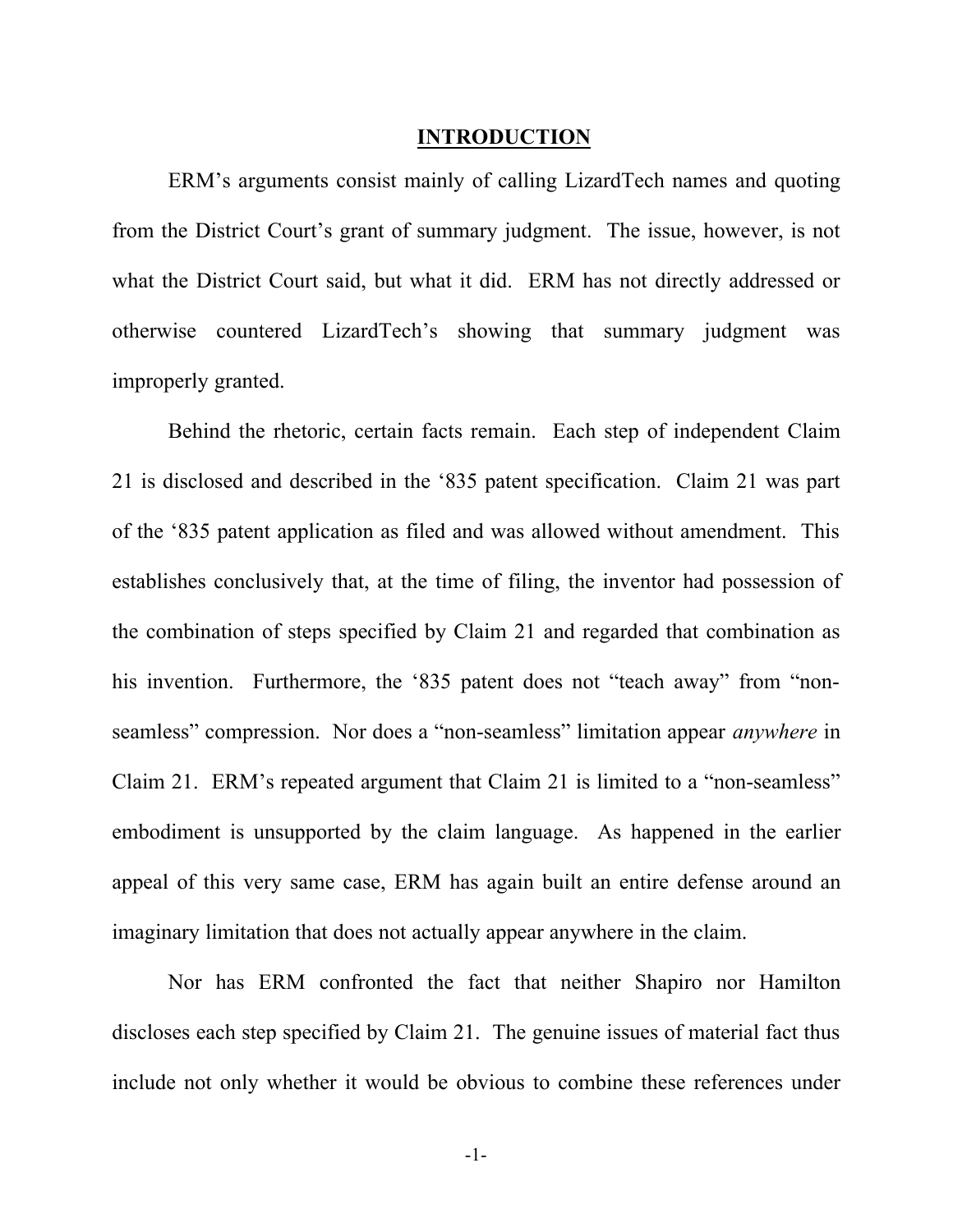the appropriate *Graham* factors, but whether the claimed method would even result if Hamilton and Shapiro are combined. Rather than confront these issues, ERM instead makes the sweeping statement that the method specified by Claim 21 is "in the prior art." This ignores the indisputable fact that neither Hamilton nor Shapiro, discloses each step called for by Claim 21.1

Finally, ERM mischaracterizes and misunderstands LizardTech's position regarding the District Court's grant of summary judgment of non-infringement as to Claim 1. LizardTech does not claim that genuine issues of material fact exist with respect to infringement. On the contrary, LizardTech relies on ERM's own evidence to show what ERM's software does and how it does it. That evidence, provided by ERM itself, shows infringement.

The District Court's error in granting summary judgment of noninfringement was two-fold. *First,* the District Court improperly found an imaginary "overlapping" requirement in Claim 1. *Second,* the District Court failed to see that, even under such an overly restrictive reading of the claim, ERM's own

1

<sup>&</sup>lt;sup>1</sup> Had Hamilton, Shapiro or any other single reference disclosed all steps specified by Claim 21, ERM would, of course, have sought to invalidate the claim under 35 U.S.C. §102, not §103. ERM has not done so because no single reference does, in fact, disclose all limitations of the claim.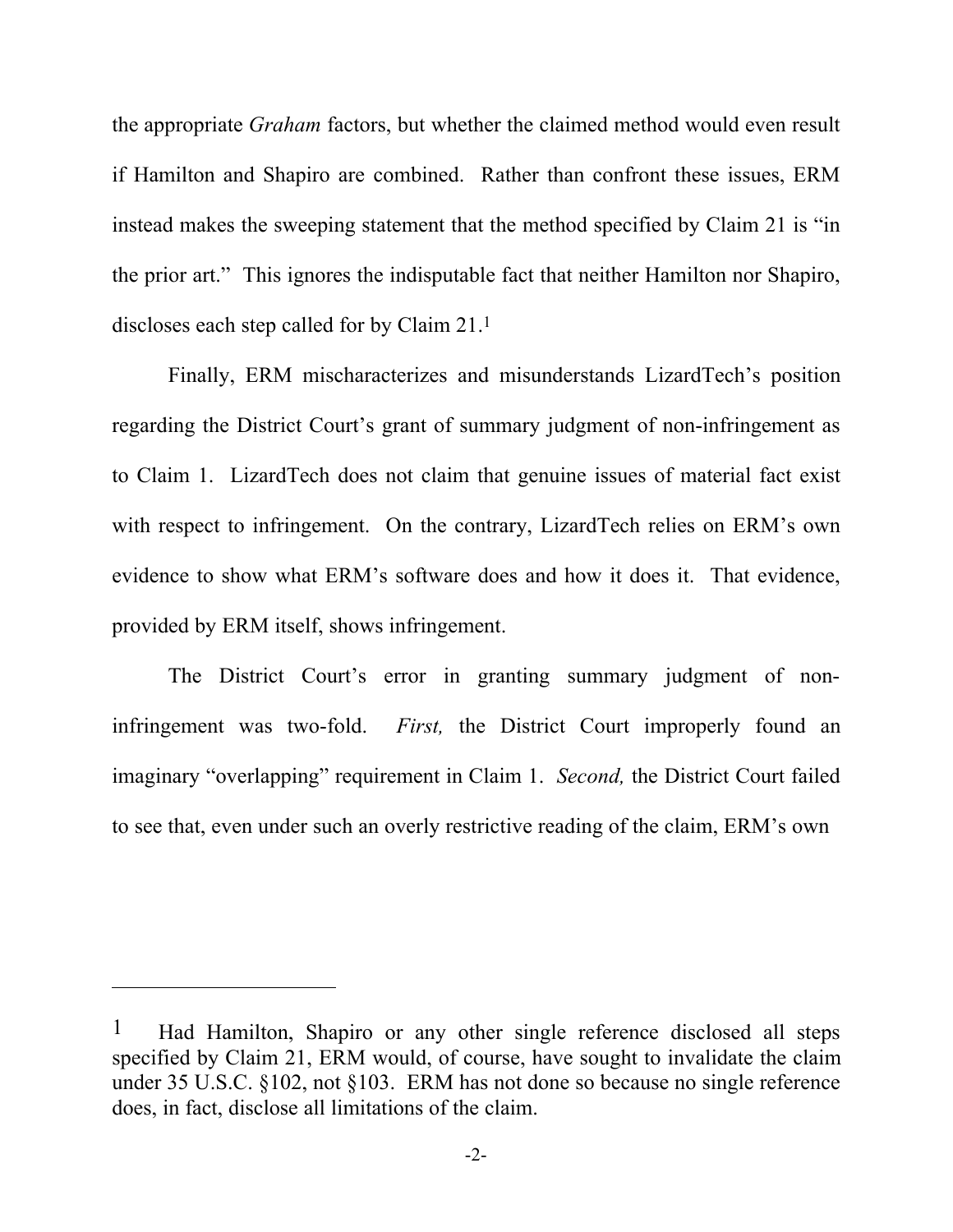evidence nevertheless shows its software adds "overlapping" coefficients. LizardTech agrees there are no issues of material fact regarding how the ERM software operates. The issue is entirely one of claim construction that this Court reviews *de novo*. Accordingly, and far from remanding this case for resolution of factual issues relating to infringement, this Court should direct a finding of infringement and remand the case for a determination of damages.

#### **ARGUMENT**

#### **A. ERM Has Not Refuted LizardTech's Showing Of Error In The District Court's Grant Of Summary Judgment That Claim 21 Fails To Meet The "Written Description" Requirement.**

**1. The Steps Specified by Independent Claim 21 Are Described In The "835 Patent Specification.**

The Special Master expressly noted that, "Each of the steps that does appear in claim 21 finds support (adequate description) in the specification." (A0033) Nevertheless, ERM suggests there is some question whether this is true. There isn't. Despite being a matter on which ERM had the burden of proof, ERM never even made an argument, much less showing, that one or more steps specified by Claim 21 are not described in the specification. The Special Master recognized this and noted that, "ERM does not dispute that each of the elements of claim 21, *individually*, finds support in the specification." (A0033, emphasis in original.)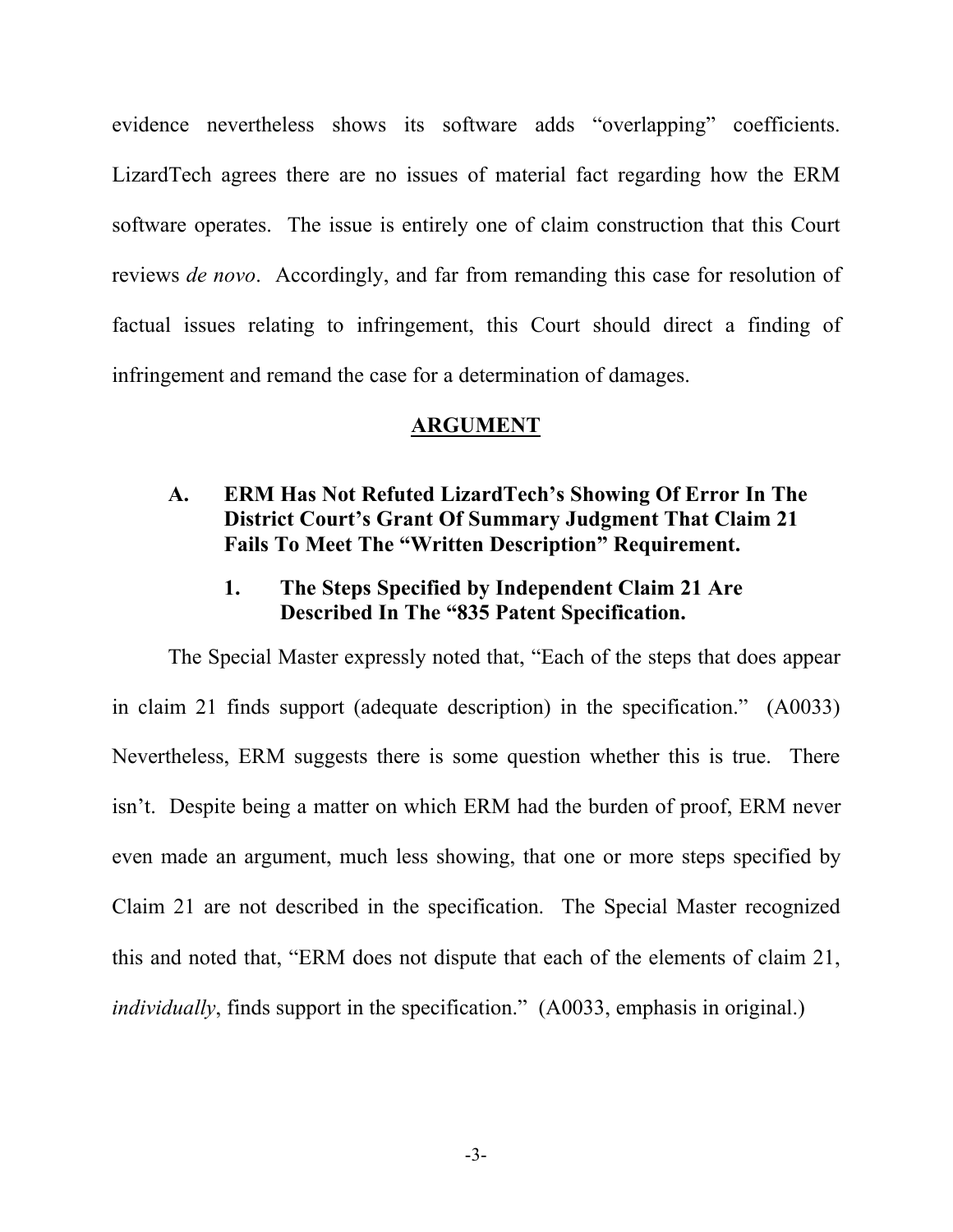Nor is there any question that each step specified in Claim 21 appears verbatim in either or both of Claims 1 and 13. ERM has not challenged the validity of these claims on any ground, much less the ground of inadequate description.

The simple, indisputable fact is that the steps specified by Claim 21 do, in fact, find support in the "Detailed Description Of The Invention" section of the '835 patent. Despite its rhetoric, ERM nowhere specifies precisely which step or steps specified by Claim 21 do not find description or support in the specification.2

## **2. The "Combination Of Steps" Recited By Claim 1 Is, In fact, Described In The '835 Patent Specification. The Inventor Did Have Possession Of This Combination And Did Regard This Combination As His Invention At The Time Of Filing.**

The true gist of ERM's "inadequate description" argument is not that one or more steps recited by Claim 21 lack description in the specification. Instead, ERM argues the *combination* of steps recited by Claim 21 is not disclosed. This argument lacks factual or legal support.

1

<sup>&</sup>lt;sup>2</sup> It is, of course, ERM's burden to prove Claim 21 invalid by clear and convincing evidence. If ERM's position is that one or more steps specified by Claim 21 are not adequately described, ERM must, at minimum, identify clearly and without obfuscation what those steps are. ERM has not done so.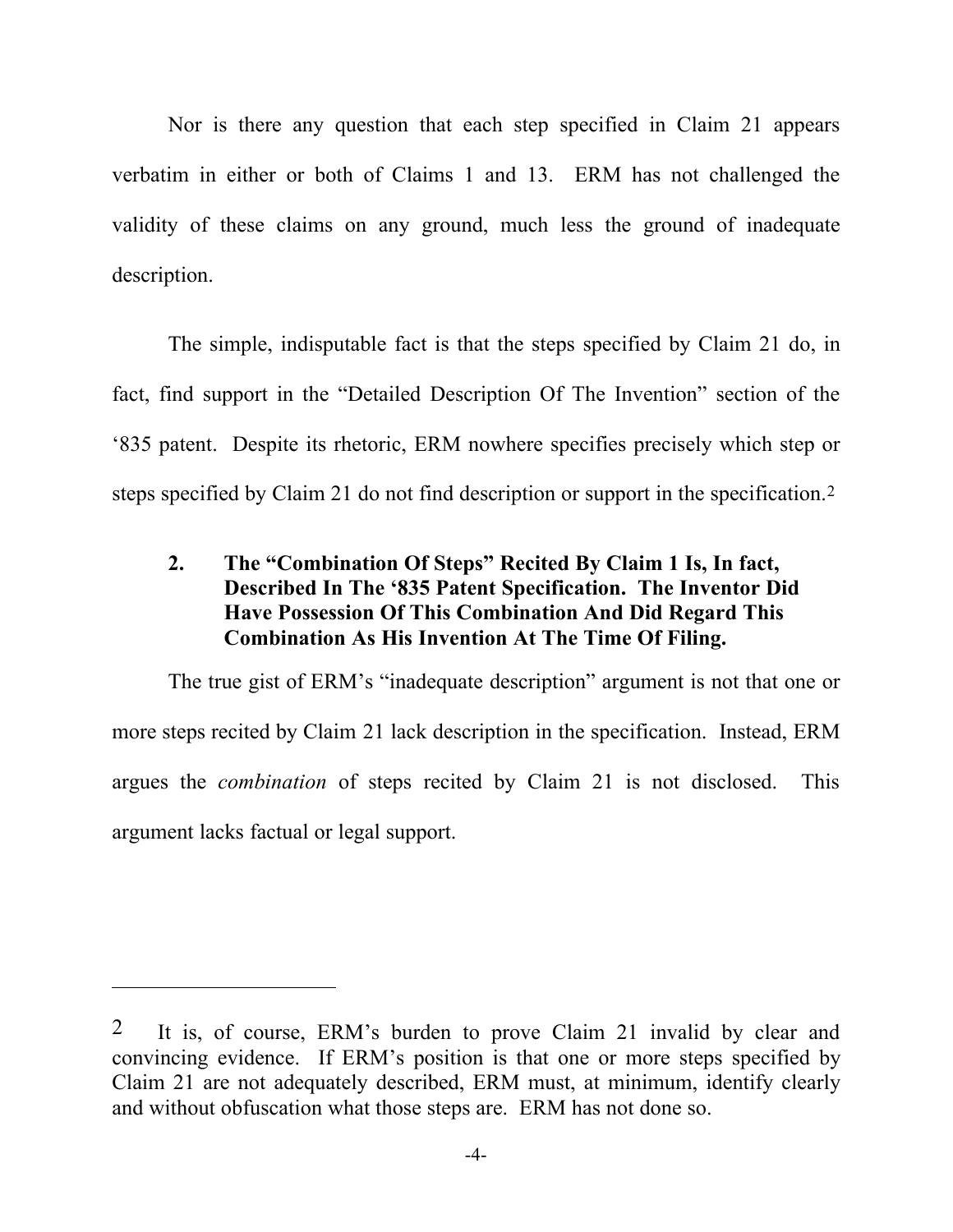There is no dispute that Claim 21 was part of the '835 patent specification as originally filed and that it issued without amendment. ERM claims this is immaterial. ERM is wrong.

The significance of Claim 21 and its presence in the application as filed is that it demonstrates conclusively that, at the time of filing, the inventor did regard this particular combination of steps to be "his invention" as required by 35 U.S.C. §112, second paragraph. Thus, there can be no credible claim that the inventor did not have "possession" of this particular combination at the time he filed his application or that he considered something else to be his invention.

ERM accuses LizardTech of missing the point and argues, "Even if it were true that each individual limitation of claim 21 found adequate support in the specification…Section 112 requires that 'the invention' – here, the *combination* of all steps in claim 21 – be described." (ERM brief, pp. 29-30, emphasis in original.) ERM further argues, "Here LizardTech does not (and cannot) dispute that the invention as a whole is nowhere described in the specification." *Id.* ERM's error is its erroneous belief that claims originally filed in an application somehow do not make up part of the specification. On the contrary, 35 U.S.C. § 112, second paragraph, states, "The specification shall conclude with one or more claims particularly pointing out and distinctly claiming the subject matter which the

-5-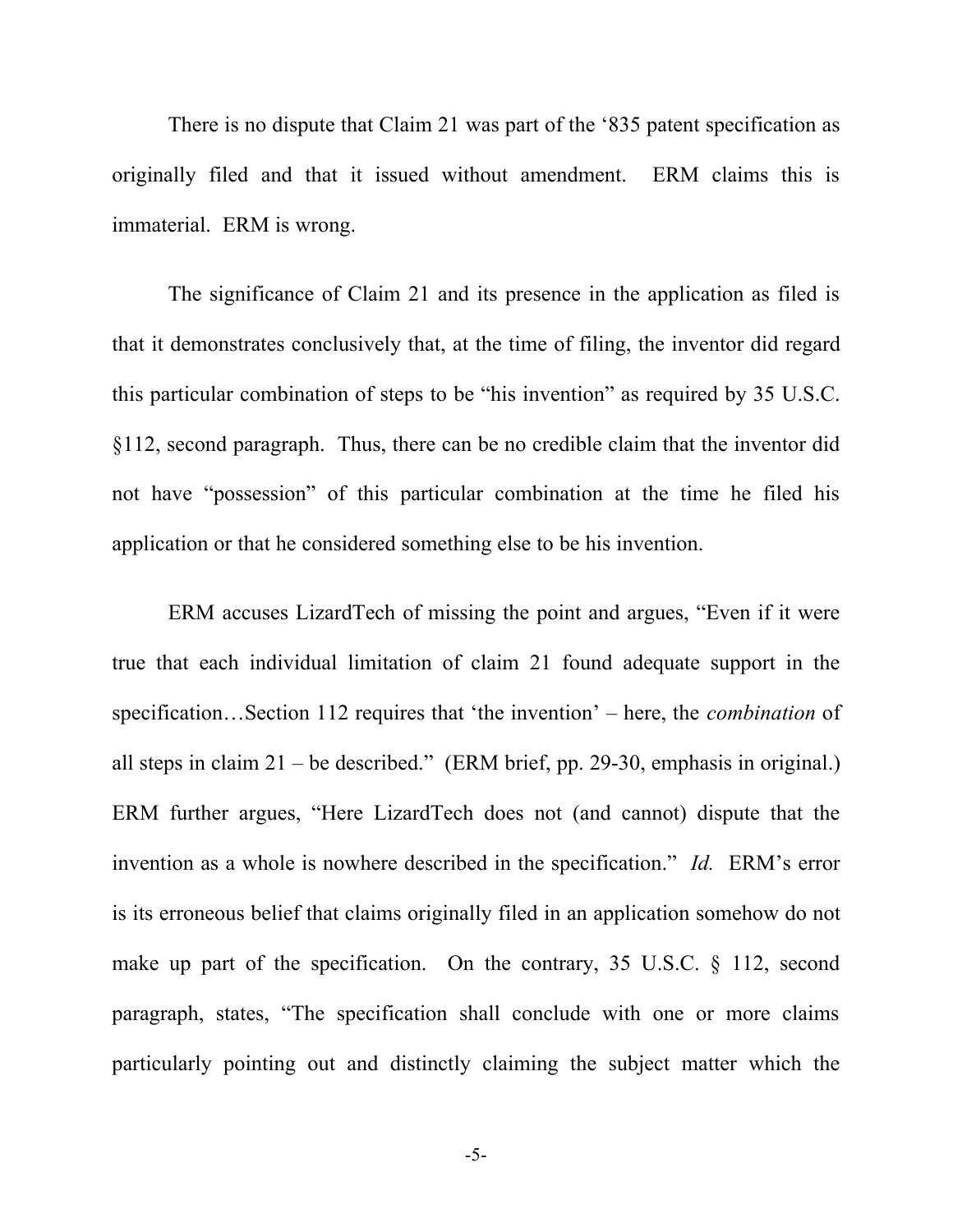applicant regards as his invention." Under the plain language of this statute, such originally filed claims are part of "the specification." ERM's argument that originally filed claims have no bearing on the "written description" requirement is without legal or factual foundation.

The significance of Claim 21's status as an un-amended, originally filed claim is simple, yet profound. Its presence in the originally filed specification, and its subsequent issuance without any change whatsoever, make absolutely clear that the inventor *did* regard this particular combination of steps as his invention and that he did so at the time of filing. ERM's argument that this particular combination of steps is not described in the specification, and its argument that the inventor did not have "possession" of this particular combination at the time of filing, are simply contrary to law and fact.

### **3. ERM's "Teaching Away" Argument Lacks Merit.**

Central to ERM's arguments are its repeated, erroneous claims that, (a) Claim 21 addresses a "non-seamless" technique, and (b) the '835 patent is limited to only "seamless" techniques. The most obvious flaw in this argument is that no "non-seamless" limitation appears anywhere in Claim 21. Nor is there any factual, evidentiary or other basis for concluding that the method specified by Claim 21 is unsuited for, or cannot be used in, a "seamless" technique. Again, ERM builds a

-6-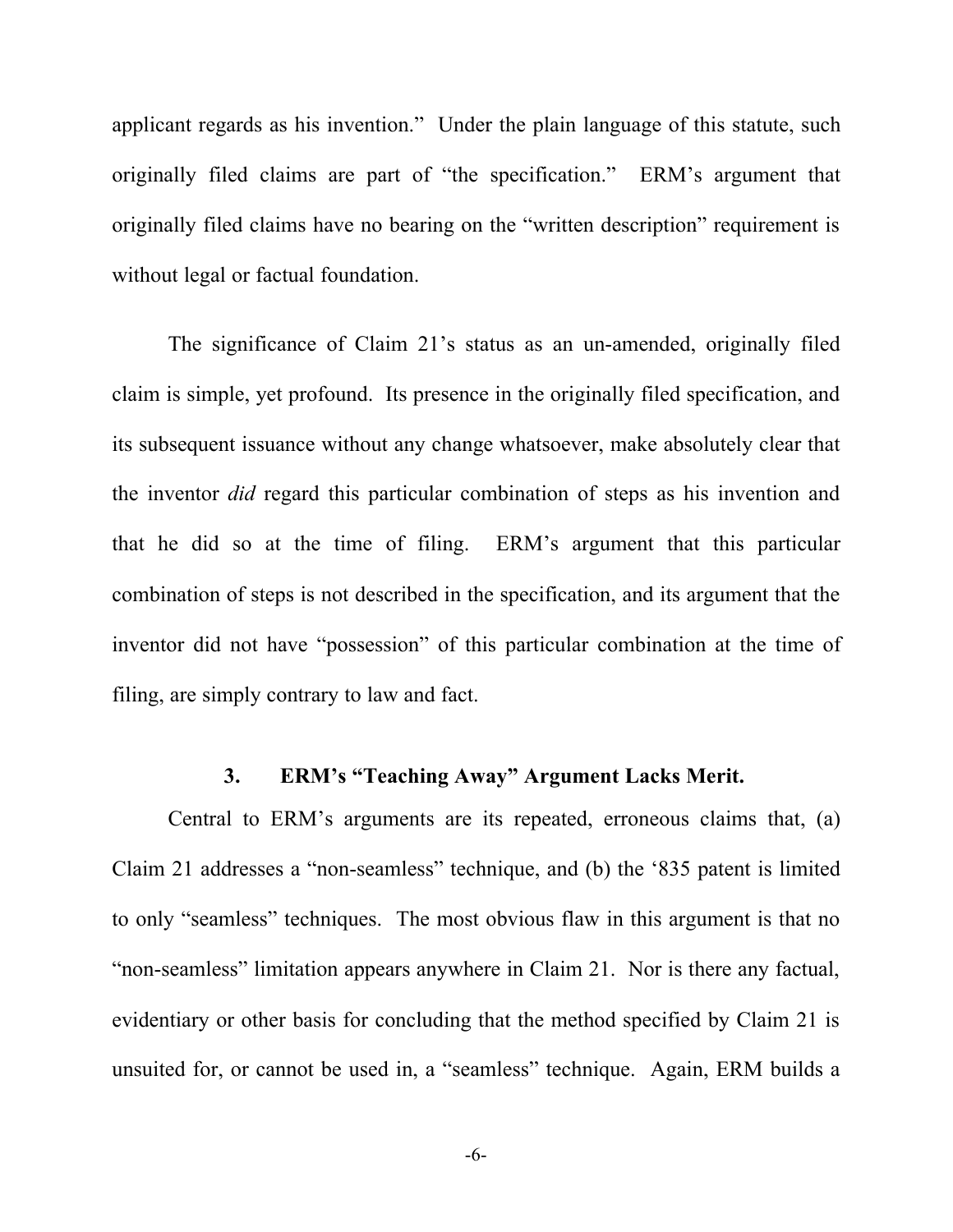house-of-cards argument based on an imagined limitation that appears *nowhere* in Claim 21.

Nor is it true that the '835 patent is directed solely to avoiding edge artifacts in a compressed image. On the contrary, the '835 patent clearly states at Col. 2, lines 9-12 that, "In accordance with the present invention, a method is provided for the seamless wavelet-based compression of very large contiguous images *and for accessing arbitrary locations in the image at a variety of resolutions."* (A0121, emphasis supplied.) At Col. 2, lines 17-19, the '835 patent specifies that, "It is *another* object of the present invention to permit a user to interactively specify image regions for display and rapidly retrieve the image regions." (A0121, emphasis supplied.)

Similarly, at Col. 2, lines 37-47, under the heading "Summary of the Invention," the '835 patent expressly states that "this invention may comprise (1) a method of for performing DWT-based compression on large digital images…*and* (2) a method for selectively viewing areas of the image from its compressed representation at multiple resolutions…." (A0121, emphasis supplied.)

At Col. 3. lines 34-36 the '835 patent states that "The present invention is concerned in part with a computer-implemented subband compression scheme for large images," and at Col. 3, lines 40-43, states, "Furthermore, the invention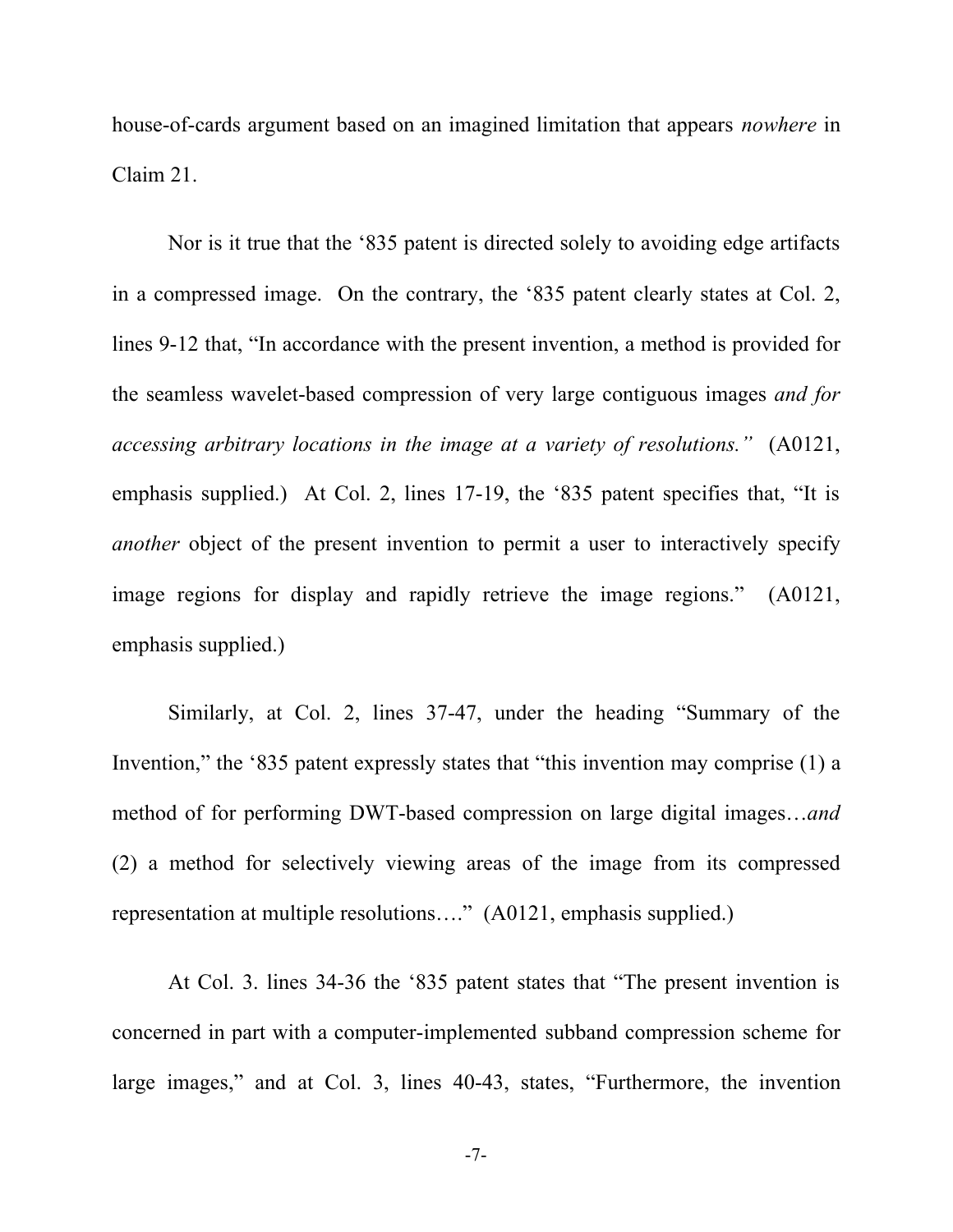provides for rapidly retrieving image views of arbitrary dimension and location at a variety of resolutions from the compressed data." (A0122)

At Col. 3, lines 44-50, the '835 patent states, "The invention advantageously uses the DWT for *two* purposes. The DWT is used as a processing step in a computer to facilitate data compression…*Moreover*, the DWT is *also* used to provide for multiscale data retrieval." (A0122, emphasis supplied.)

At Col. 3, lines 50-54, the '835 patent states, "Due to the multiresolution nature of the DWT, a description of the image at a variety of resolutions is inherent in the DWT decomposition, thus facilitating multiscale retrieval of the compressed data in accordance with the present invention." (A0122)

These express statements in the '835 patent itself make it absolutely clear that "the invention" is not solely a process for providing "seamless" – and only "seamless" – images. By the express language of the patent specification, "the invention" also includes providing retrieval of DWT compressed images at various resolutions.

Claim 21 is directed to the method that makes such retrieval of DWTcompressed images at various resolutions possible. These and other statements in the '835 patent thus give lie to ERM's claim that the '835 patent is directed solely to "seamless" compression and "teaches away" from anything else. They also give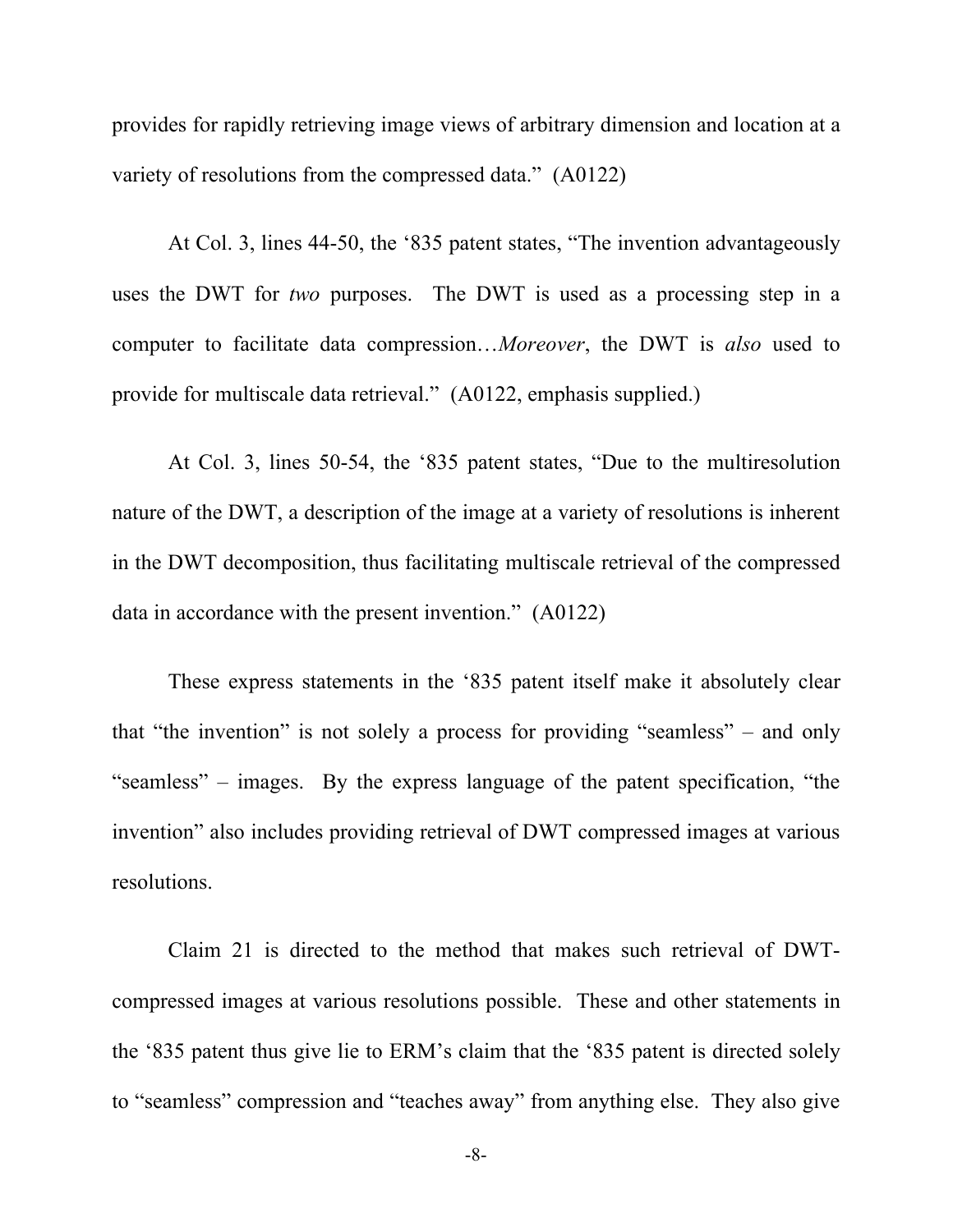lie to ERM's claim that the method of Claim 21 – which makes possible the retrieval of DWT compressed images at various resolutions – somehow does not form part of "the invention." Such claims by ERM are just not true.

#### **4. ERM Again Reads Features Of The Preferred Embodiment Into The Claims.**

ERM's various quotes from the '835 patent specification ignore one important fact – they all come from a description of the preferred embodiment. It is elementary law that features of the preferred embodiment are not to be read into the claims. ERM argues that, because the avoidance of edge artifacts is preferred and forms part of the preferred embodiment, *all* claims of the '835 patent must be so limited. Extrapolating from this erroneous assumption, ERM argues that Claim 21 omits a necessary element.

Again, nothing in Claim 21 suggests or requires that the method it specifies cannot be used in a "seamless" process. ERM's argument is simply a thinlydisguised application of the now-discredited "omitted element test" for assessing compliance with the written description requirement. *See, Reiffin v. Microsoft Corp.,* 214 F.3d 1342, 1348. There is no "omitted element test," and ERM's argument that Claim 21 is invalid because it lacks one or more features of the preferred embodiment is legally baseless.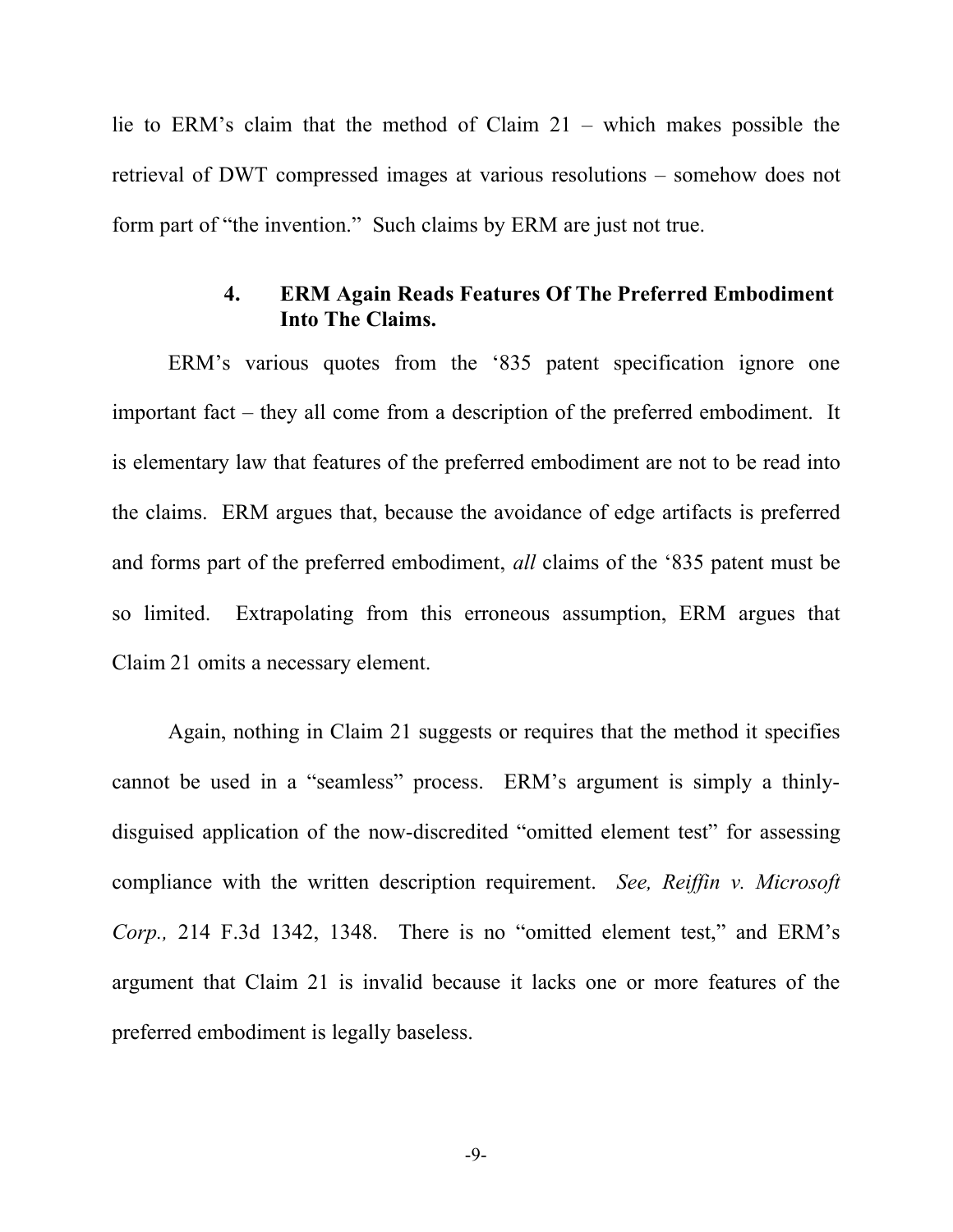#### **5. ERM Relies On Inapposite Law.**

ERM argues that this Court's rulings in *Tronzo v. Biomet, Inc.,* 156 F.3d 1154 (Fed. Cir. 1998), *University of Rochester v. G.D. Searle & Co., Inc.,* 358 F.3d 916 (Fed. Cir. 2002), *Enzo Biochem, Inc. v. Gen-Probe Inc.,* 323 F.3d 956 (Fed. Cir. 2002) and *Gentry Gallery, Inc. v. Berkline Corp.,* 134 F.3d 1473 (Fed. Cir. 1998) are somehow analogous and controlling. They are not. None of these cases deals with the same situation here.

In *Tronzo,* the claims at issue were not part of the originally filed application and did not make up part of the originally filed specification. In fact, they were first added far later as part of a continuing application. Unlike here where Claim 21 itself makes up part of the specification, the question in *Tronzo* was whether the later filed claims were supported by the earlier filed specification. The facts are completely different.

While it is unclear in *University of Rochester* whether the claims at issue were, or were not, part of the application as filed, it is clear that each of the subject claims included the step of "administering a non-steroidal compound that selectively inhibits activity of the PGHS-2 gene product." It is also clear that the subject patent *nowhere* described or otherwise indicated what "compound" actually provides the claimed result. Under such circumstances, this Court properly held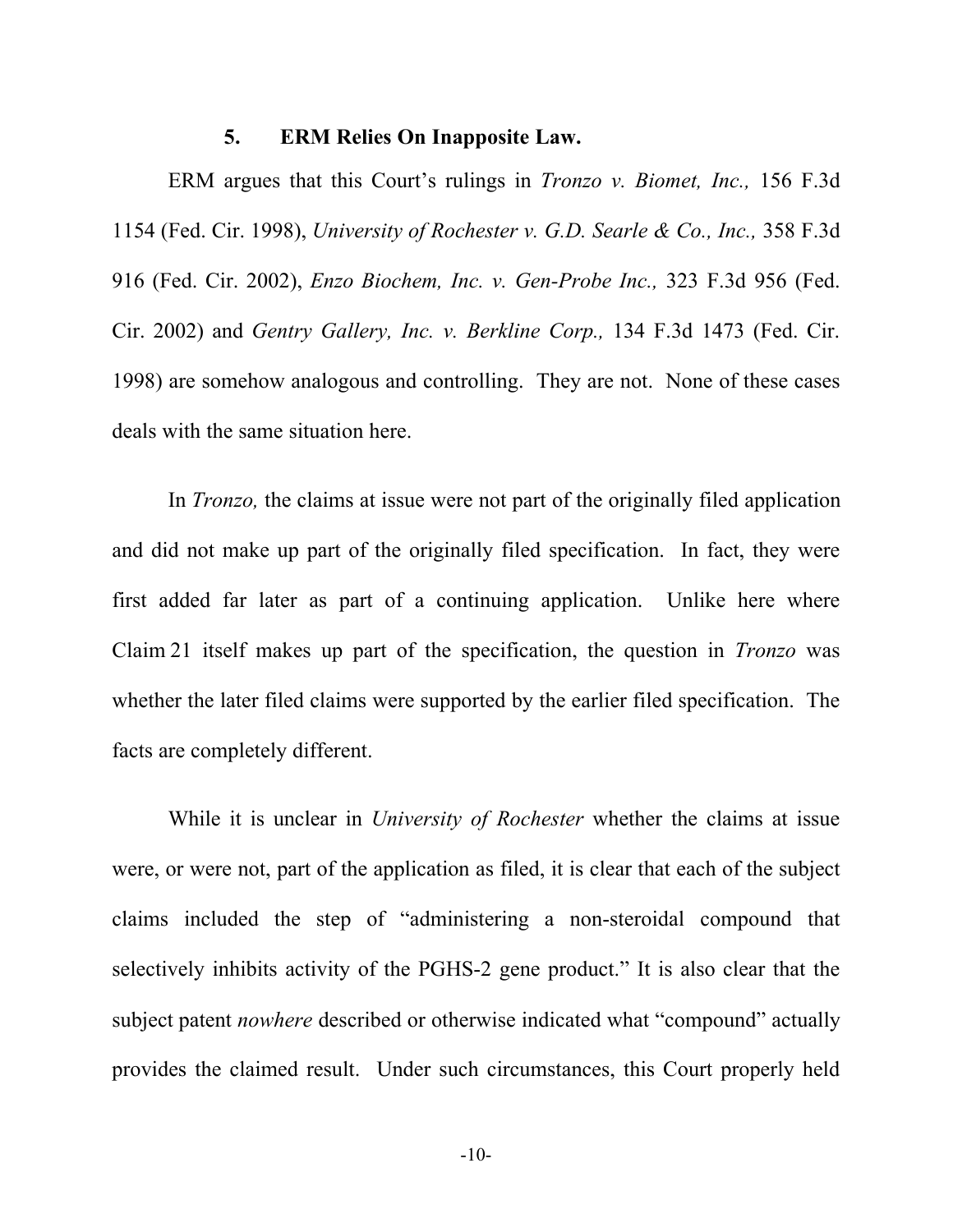that the subject patent failed to meet the "written description" requirement because someone reading either the patent or the claims would *still* not know what type(s) of "non-steroidal compound" actually to administer. Here, by contrast, Claim 21 of the '835 patent contains detailed steps that are easily understood and are described in the body of the '835 patent. Unlike the claims in *University of Rochester,* Claim 21 taken in conjunction with the remainder of the '835 patent specifies precisely what steps to carry out to achieve the desired result. Again, *University of Rochester* is completely non-analogous.

In *Enzo Biochem,* it is also unclear whether the claim at issue was part of the originally filed application and allowed without amendment. However, and unlike here, the issue in *Enzo Biochem* was whether a claim to a composition of matter "comprising at least one nucleotide sequence" was adequately described through a deposit of biological material into a public repository identified in the patent. The passage from *Enzo Biochem* cited by ERM states simply that unclear language in a claim does not become more clear simply because that exact same language is repeated elsewhere in the patent. That is not the issue here. Here, each step specified by Claim 21 is perfectly understandable. More importantly, ERM has made no allegation whatsoever that any step specified by Claim 21 is unclear or not understood.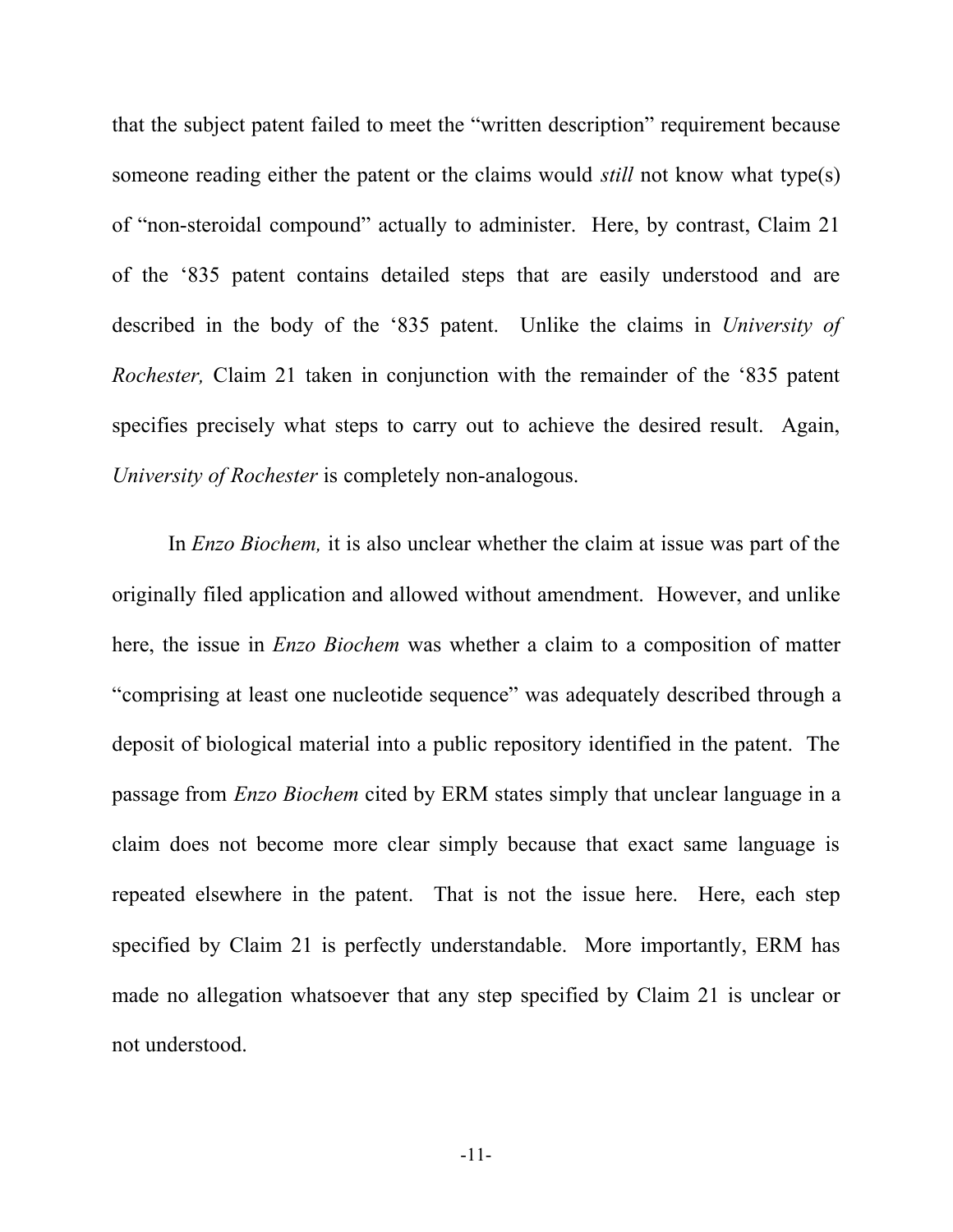Finally, in *Gentry Gallery,* the issue was whether a later-added claim that was silent as to the location of recliner controls in a sectional sofa was adequately described by an earlier-filed specification that made it absolutely clear that the controls *must* be on a console between sections. Unlike here, there was no question in *Gentry Gallery* that placing the recliner controls on a center console was the only embodiment contemplated by the inventor at the time the patent application was filed. Again, the very presence of Claim 21 in the originally filed '835 patent application makes it clear that the inventor was not only aware of the particular combination of steps specified by Claim 21, but that he "regarded" that particular combination of steps "as his invention" at the time the application was filed. Such was simply not the case in *Gentry Gallery.*

None of the cases cited by ERM or the District Court is applicable to the materially different facts here. None supports the District Court's grant of summary judgment invalidating Claim 21.

## **B. ERM Has Not Refuted LizardTech's Showing Of Error In The District Court's Grant Of Summary Judgment Of Obviousness.**

**1. ERM Not Only Grossly Misrepresents The State Of The Prior Art, It Puts Words That Were Never Said Into The Mouths Of LizardTech's Witnesses And Attributes Findings To This Court That This Court Never Made.**

At page 10 of its brief, ERM makes the argument that, "it is beyond any reasonable dispute that without the non-existent 'maintaining updated sums' step,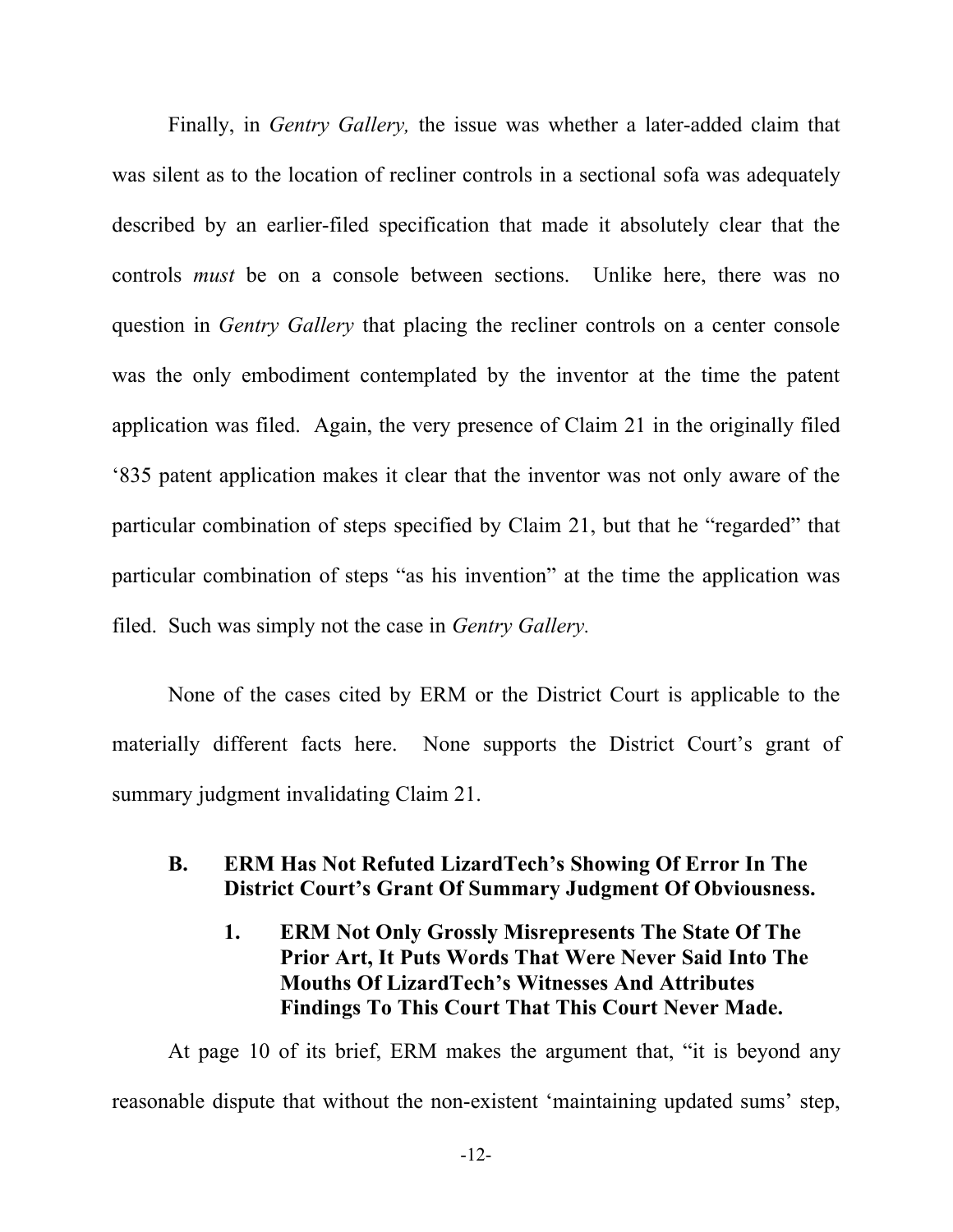claim 21 is just the prior art non-seamless tiled DWT compression." ERM further claims LizardTech's expert, Dr. Osher, and the named inventor, Dr. Bradley, each made admissions to this effect. Finally, ERM accuses LizardTech of ignoring "this Court's earlier observation consistent with those admissions." None of these accusations holds water.

#### **a. Claim 21 is not "in the prior art."**

It is not "undisputed" that without the "maintaining updated sums" step, Claim 21 "is just the prior art non-seamless tiled DWT compression." Claim 21 specifies far more than simply tiling an image and performing a DWT on the tiles. In particular, Claim 21 expressly specifies several additional steps or elements including, but not limited to, "selecting a viewing set," "determining a viewing subset," and "forming from said subset…a computer display of said viewing set...at said desired resolution." (A0127) In his August 23, 2003 Declaration, (A1838-1842) Dr. Osher testified that these claim elements (i.e., elements 4, 5 and 6 of Claim 21) "are absent from Shapiro, and are not supplied by Hamilton." (A1841; ¶11) Nowhere in its brief does ERM identify where each of these elements can be found in Shapiro or Hamilton.

What is sorely lacking in the evidentiary record is precisely *what* prior art supposedly shows all elements of Claim 21. ERM has not identified any. Nor can

-13-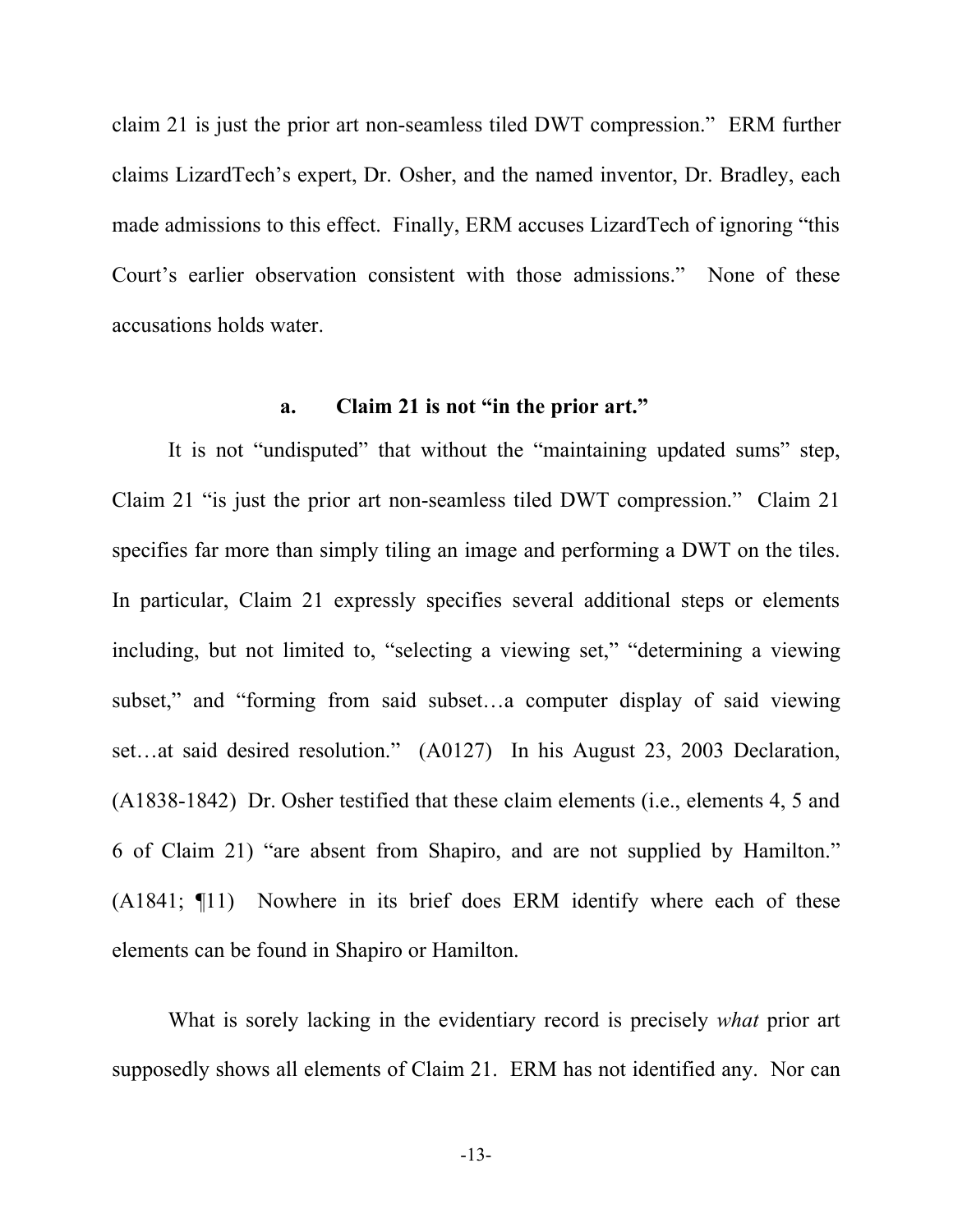it. ERM's claim that, "without the non-existent 'maintaining updated sums' step, claim 21 is just the prior art non-seamless tiled DWT compression" is patently untrue. Its further claim that this is "beyond any reasonable dispute" is not only untrue, it is profoundly misleading, disingenuous and irresponsible.

#### **b. Dr. Bradley and Dr. Osher did not make the "admissions" ERM claims.**

Nor is it true that Dr. Osher and Dr. Bradley made the "admissions" ERM claims. ERM makes only one citation to the record to support its claim that Dr. Bradley "admitted" that "claim 21 is just the prior art non-seamless tiled DWT compression." That citation is a general reference to page "A0926" of the Appendix. However, page "A0926" is just a reproduction of four pages of transcript from Dr. Bradley's April 25, 2000 deposition. ERM makes no reference to any testimony in those four pages to support its claim. There is no surprise why. Actual review of this testimony indicates that Dr. Bradley *did not* make the "admissions" ERM claims. On the contrary, the testimony indicates that Dr. Bradley declined ERM's invitations to make those very admissions:

- **Q** So you did not invent DWTs?
- **A** No. DWTs were prior art.
- **Q** Nor did you invent tiling?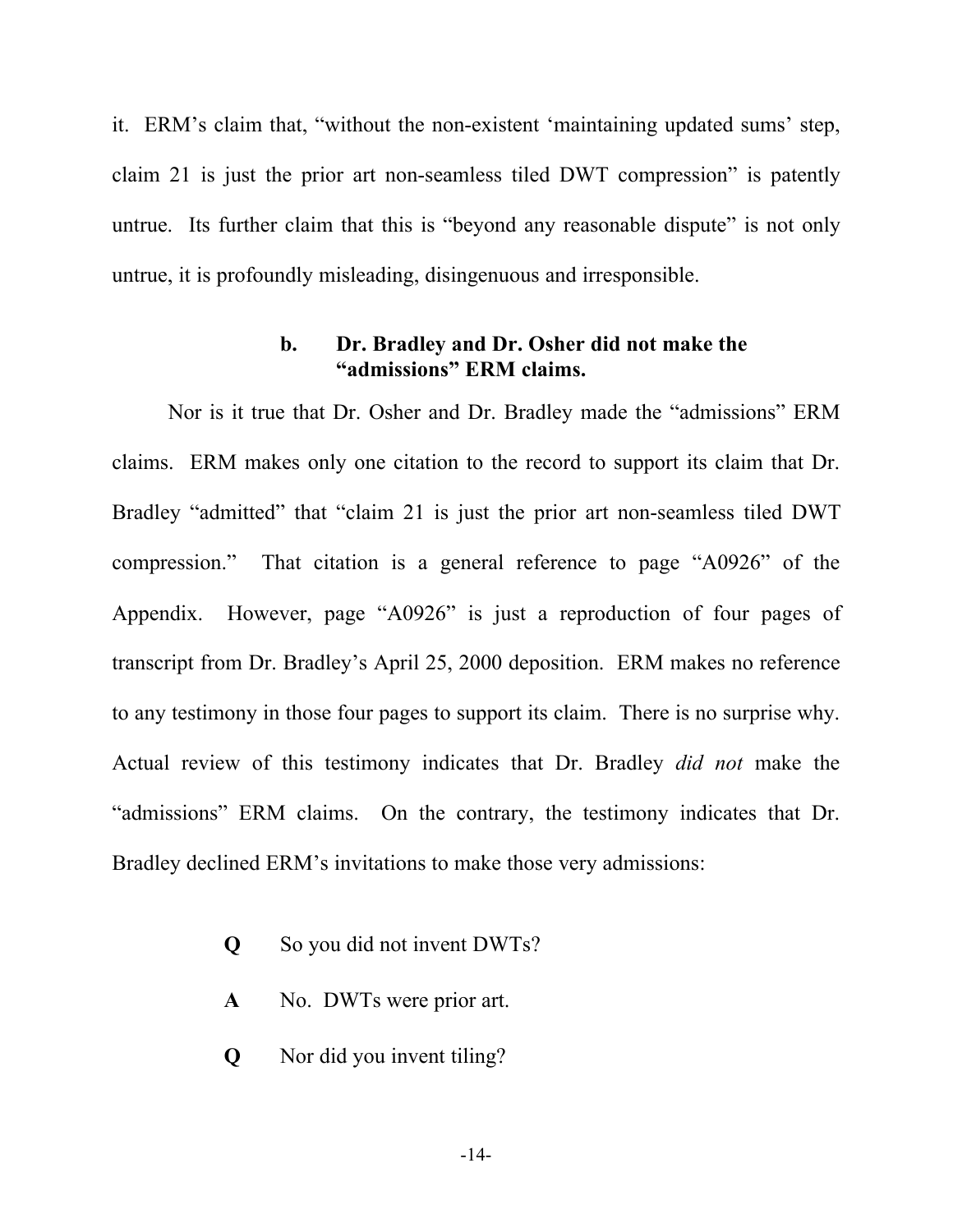**A** Tiling had been done before *in other applications.*

**Q** But your invention is the ability to overcome the problem with the prior art tiling which is to say the boundary artifacts?

**Mr. Carlson.** I object to the form of the question. There was no testimony that the prior art included DWTs in tiling.

**A** *I don't know that anybody had reduced to practice using DWT where this problem arose with the artifacts.* I was thinking of the co-signed transform that was being used in the JPEG standard.

(A0926, emphasis supplied.) Based on the very transcript page ERM itself cites, it is clear that Dr. Bradley did *not* "admit" that "tiled DWT compression" was in the prior art.

Nor did Dr. Osher make the "admissions" ERM claims. ERM cites to only "A1046" and "A1047" to support its claim that Dr. Osher "conceded" that "claim 21 is just the prior art non-seamless tiled DWT compression." Contrary to ERM's claim at page 32 of its brief, Dr. Osher was *not* "[un]able to articulate any basis to distinguish [Claim] 21 from the prior art." On the contrary, his answer to the question, "what is novel about Claim 21?" is simple, clear and direct: "I can't comment on it." (A1047) This testimony is hardly an admission that "claim 21 is just the prior art non-seamless tiled DWT compression." This testimony is hardly a concession that Claim 21 "is indistinguishable from the prior art."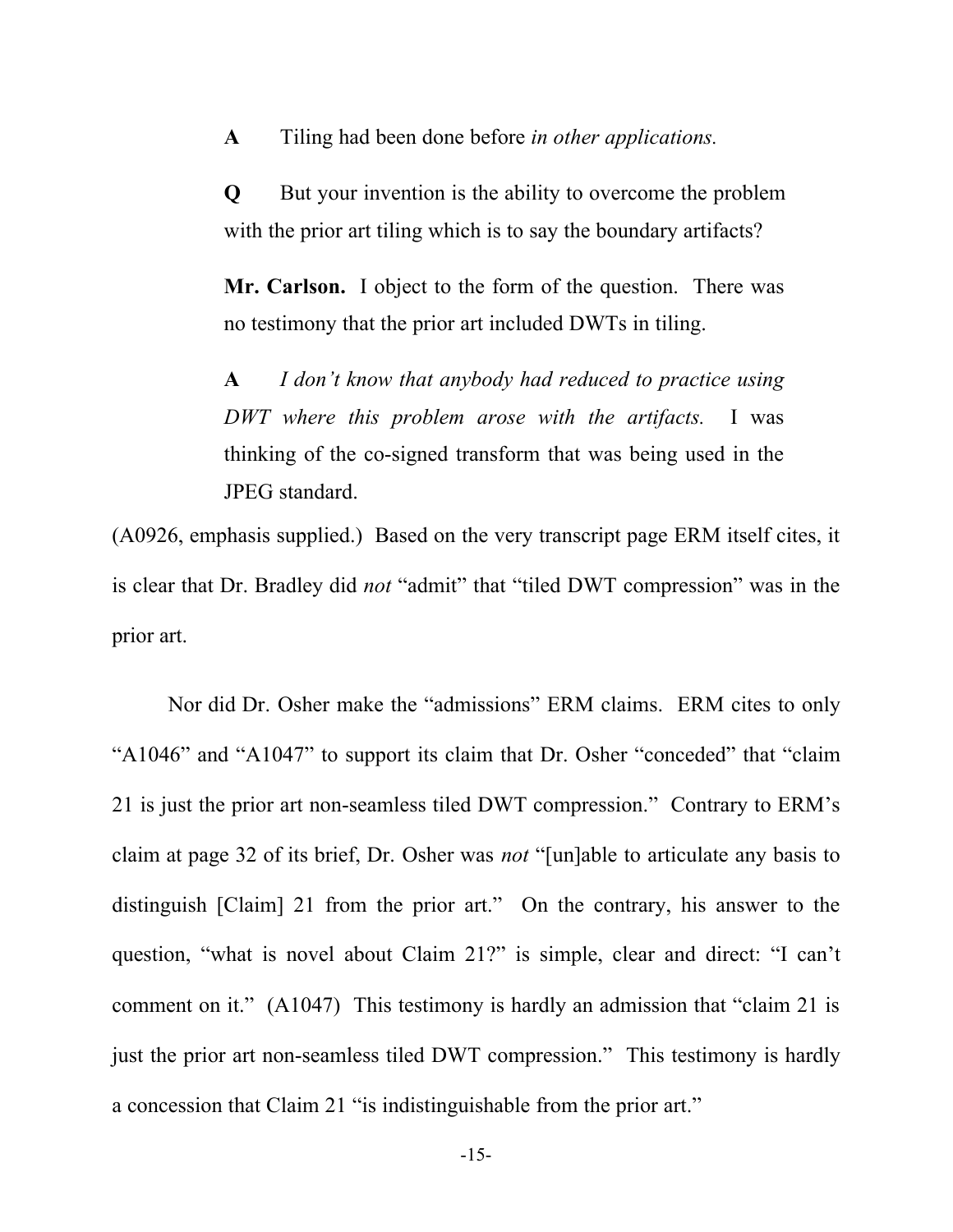#### **c. Nor did this Court make the "findings" or "observations" ERM claims it did.**

Finally, this Court did not make any sort of binding finding or "observations" that everything in Claim 21 is somehow "identical to the prior art" as ERM claims. In the first, place, the validity of none of the '835 patent claims, much less Claim 21, was at issue in the earlier appeal. Instead, claim construction was. Furthermore, no issue was raised whether a "maintaining updated sums" step is needed to distinguish any of the '835 patent claims from the prior art. On the contrary, this Court expressly noted in footnote 2 appearing at page 3 of its May 22, 2002 decision that, "The patented method also permits the interactive retrieval, display, navigation, and browsing of these images, or portions thereof, by the users. '835 patent at col.2, ll. 9-25. However, these features of the patented invention are not at issue in the present appeal." (A0300) Claim 21 contains steps that provide just such features, and it is stretching language to the breaking point for ERM to argue that this Court has somehow already decided that Claim 21 is "identical to the prior art." This Court was never asked to consider any such question and never made any such finding.

#### **2. ERM's Editorial Comments Cannot Change The Fact That LizardTech** *Did* **Submit Substantial Evidence That** *Hamilton* **And** *Shapiro* **Do Not Render Claim 21 Obvious.**

Dr. Osher's declaration testimony evidencing why Hamilton and Shapiro do not make Claim 21 obvious is identified and discussed at length at pages 12-14,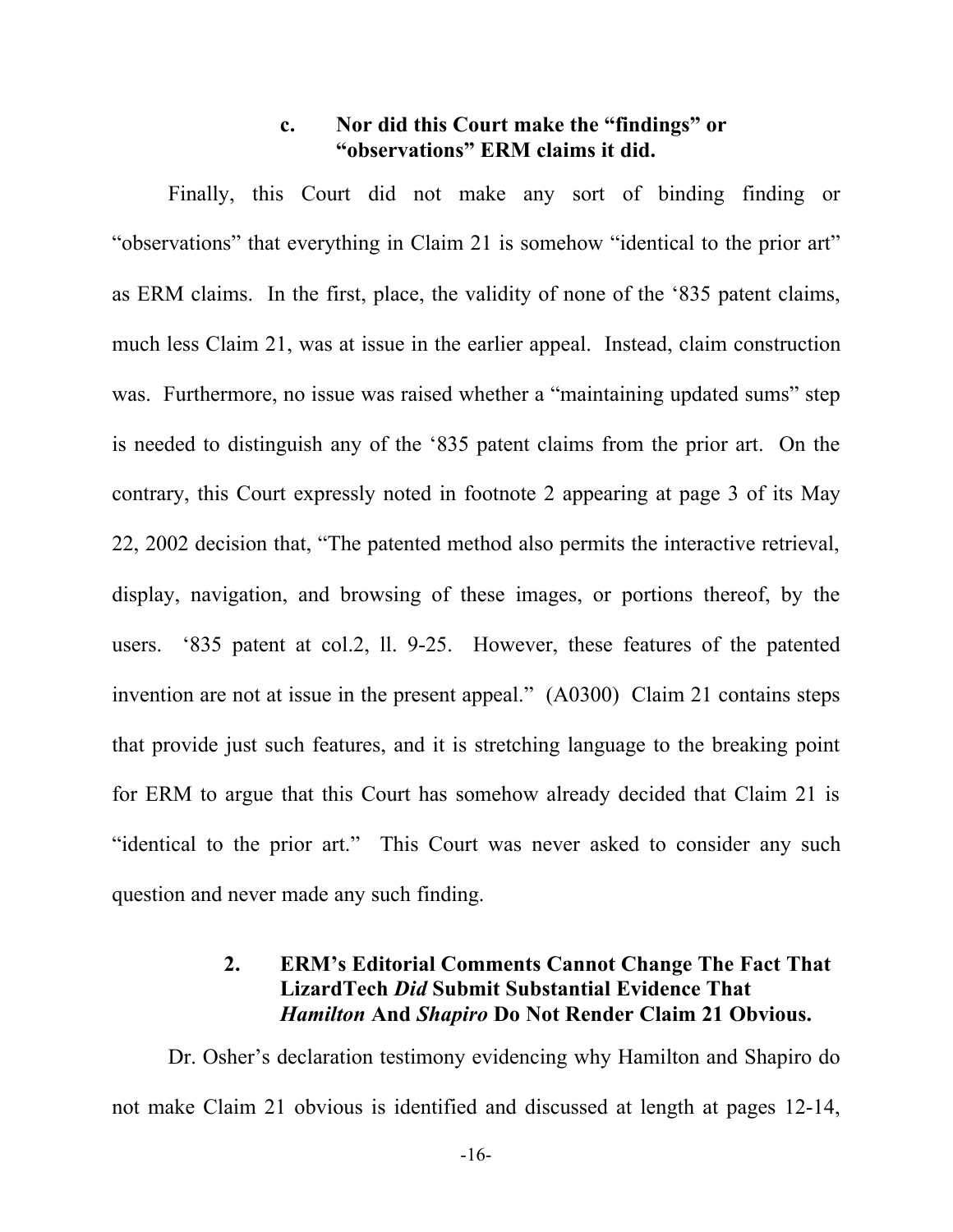17-20, 34-35, 42-46 and 48 of LizardTech's opening brief. Dr. Osher stated his reasons why it would not be obvious to one skilled in the art to combine the teachings of Hamilton and Shapiro and further testified that, even if combined, the method of Claim 21 does not result. Contrary to the District Court's belief, Dr. Osher did, in fact, provide detailed factual support for his opinions and did, in fact, identify those elements of Claim 21 that are not taught by either Hamilton or Shapiro. Faced with such indisputable fact, ERM simply claims this is "too conclusory" and resorts once again to the same rhetorical smoke and mirrors that mislead the District Court.

#### **a. Dr. Osher's August 23, 2003 declaration was accepted by the District Court and is part of the record.**

At page 34 of its brief, ERM claims it "is not entirely clear whether the district court sustained or overruled ERM's objection to Dr. Osher's August 23, 2003 supplemental declaration." Not true. The District Court's footnote 9 appearing at page 9 of its March 18, 2004 Order clearly states, "The supplemental declaration was submitted prior to the hearing on the matter, and Defendants had an adequate opportunity to and, in fact did, respond to contentions made therein." (A0010) This reasoning is precisely the same reasoning used by the District Court just one page later to overrule LizardTech's earlier objection that ERM first disclosed Shapiro to LizardTech just six weeks before its opposition to the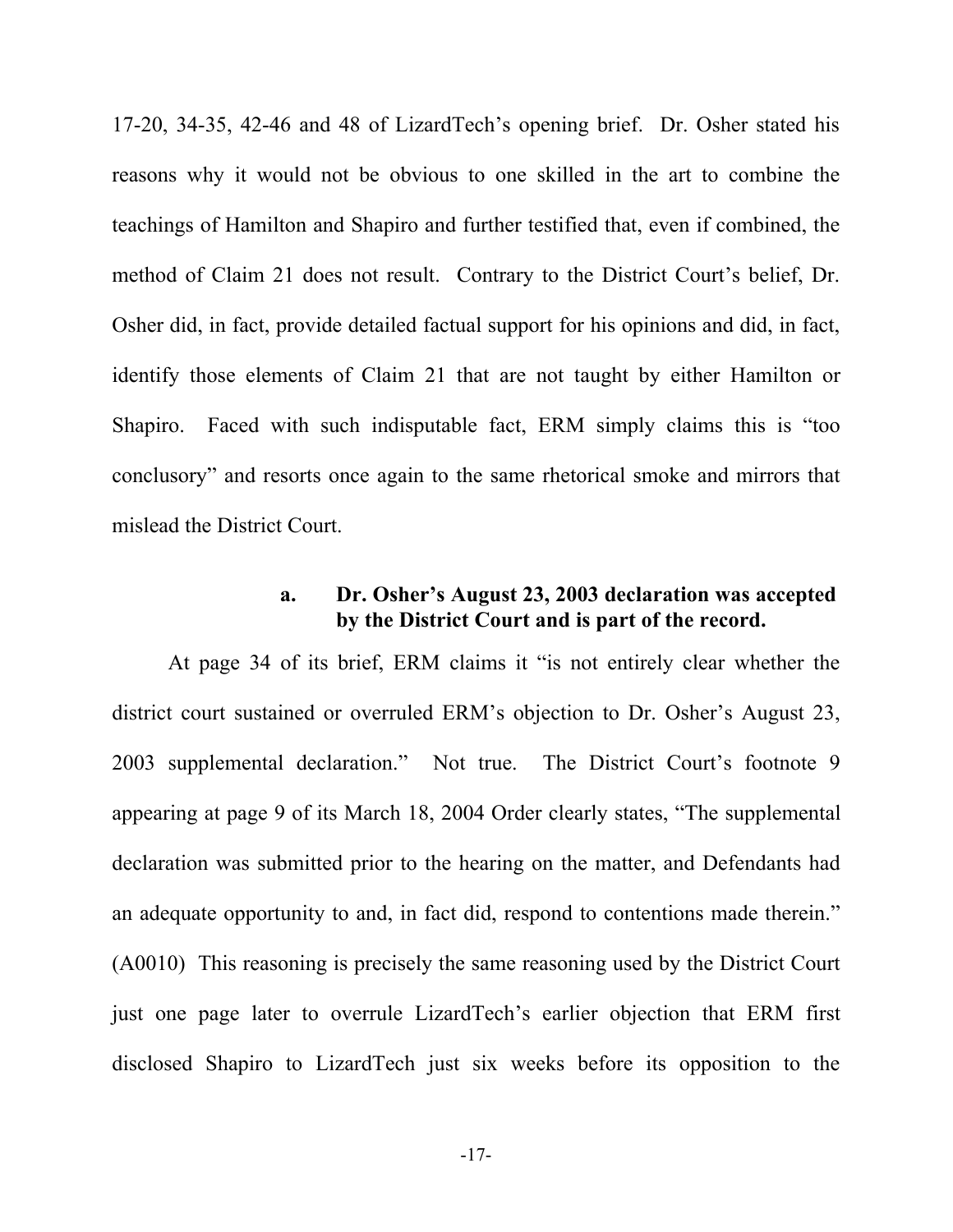summary judgment motion was due and nearly *three years* after discovery closed. (A0011-0012) The District Court thus applied a "sauce for the goose, sauce for the gander" approach to which ERM can hardly complain. In any event, both pieces of evidence are in the record and neither party has appealed that aspect of the District Court's decision. ERM has not demonstrated that the District Court abused its discretion in considering Dr. Osher's August 23, 2003 declaration.

### **b. Dr. Osher's testimony is not "too conclusory."**

Far from being "too conclusory," Dr. Osher's actual testimony is more than sufficient to defeat ERM's motion for summary judgment of obviousness. Dr. Osher does not simply testify that Claim 21 is not obvious. Instead, he explains why this is true and discloses the factual grounds for his opinion. In particular, he explains that Hamilton and Shapiro deal with different technologies. He explains that problems inherent in Hamilton would not appear in Shapiro and vice versa. He explains that neither Hamilton nor Shapiro contains a teaching or suggestion that one be combined with the other. And he explains that, even if combined, the method specified by Claim 21 would not result. Contrary to the District Court's erroneous belief that Dr. Osher never identified the elements of Claim 21 that are not taught by Hamilton and Shapiro, it is indisputable that Dr. Osher, at paragraph 11 of his August 23, 2003 declaration, did, in fact, do just that. (A1841; ¶11) The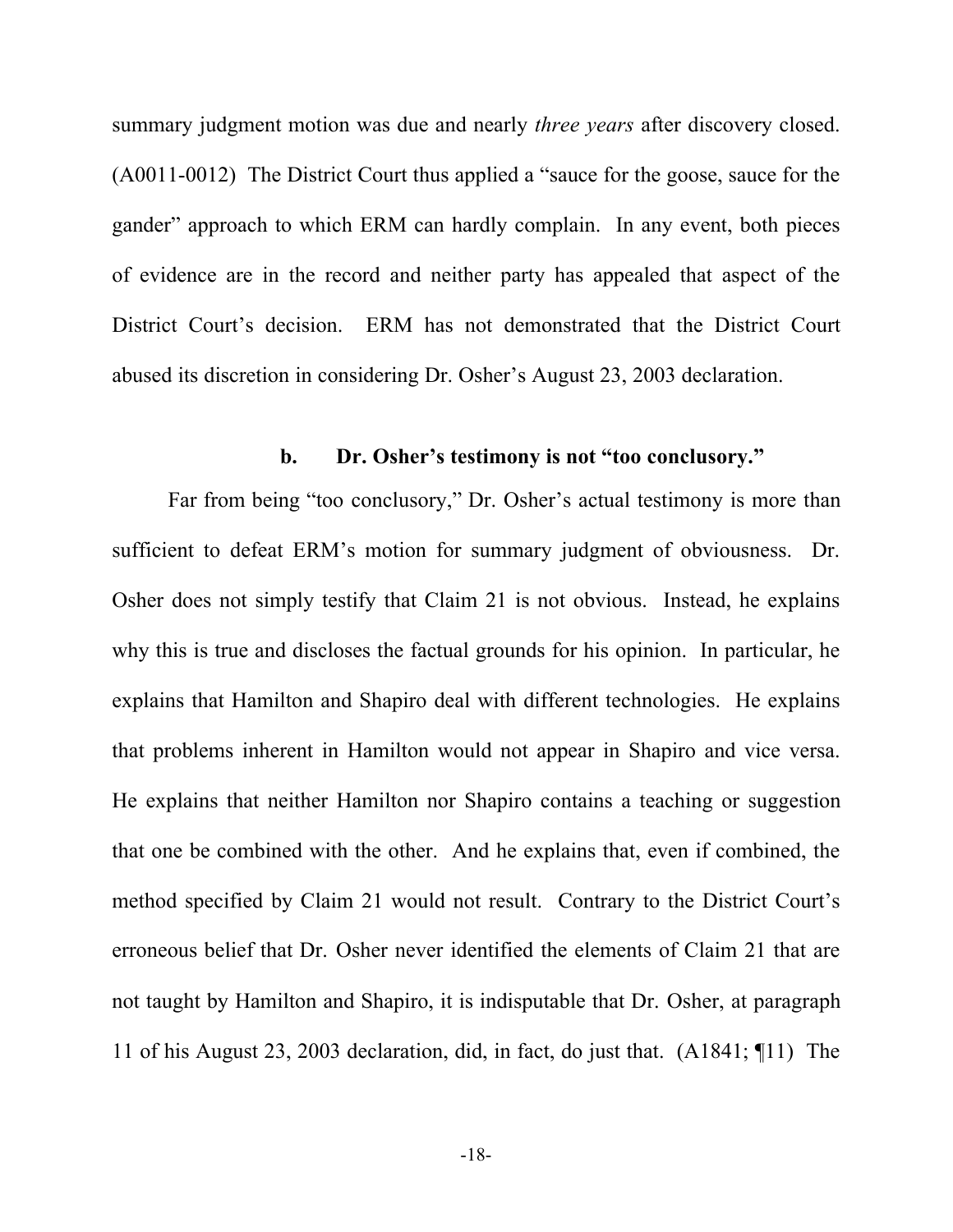District Court's judgment is thus based on a clearly erroneous understanding of Dr. Osher's declaration testimony.

Dr. Osher's declaration testimony is more than sufficient to raise genuine material fact issues concerning at least the scope and content of the prior art and whether Shapiro and Hamilton contain the necessary teaching or suggestion that they be combined. It was error for the District Court to resolve these factual issues on summary judgment.

#### **c. Dr. Osher's testimony does not "contradict the file history and references."**

ERM claims Dr. Osher's testimony "contradict[s] the file history and references." (ERM brief, pp. 35-38.) However, ERM's argument at this portion of its brief is directed to a *different* "Shapiro" patent than the one at issue here. The indisputable fact is that the Shapiro patent that formed the basis for the grant of summary judgment *is not the same "Shapiro" patent ERM references in its argument.* The Shapiro patent that is at issue here was never before the Examiner.<sup>3</sup> The Examiner, therefore, could not, and did not consider how Hamilton might or

1

<sup>3</sup> The "Shapiro" patent that was before the Examiner and that ERM refers to in this portion of its argument is U.S. Patent No. 5,315,670. The Shapiro patent that formed the basis for ERM's motion and the District Court's grant of summary judgment is a different and later patent, namely U.S. Patent No. 5,563,960.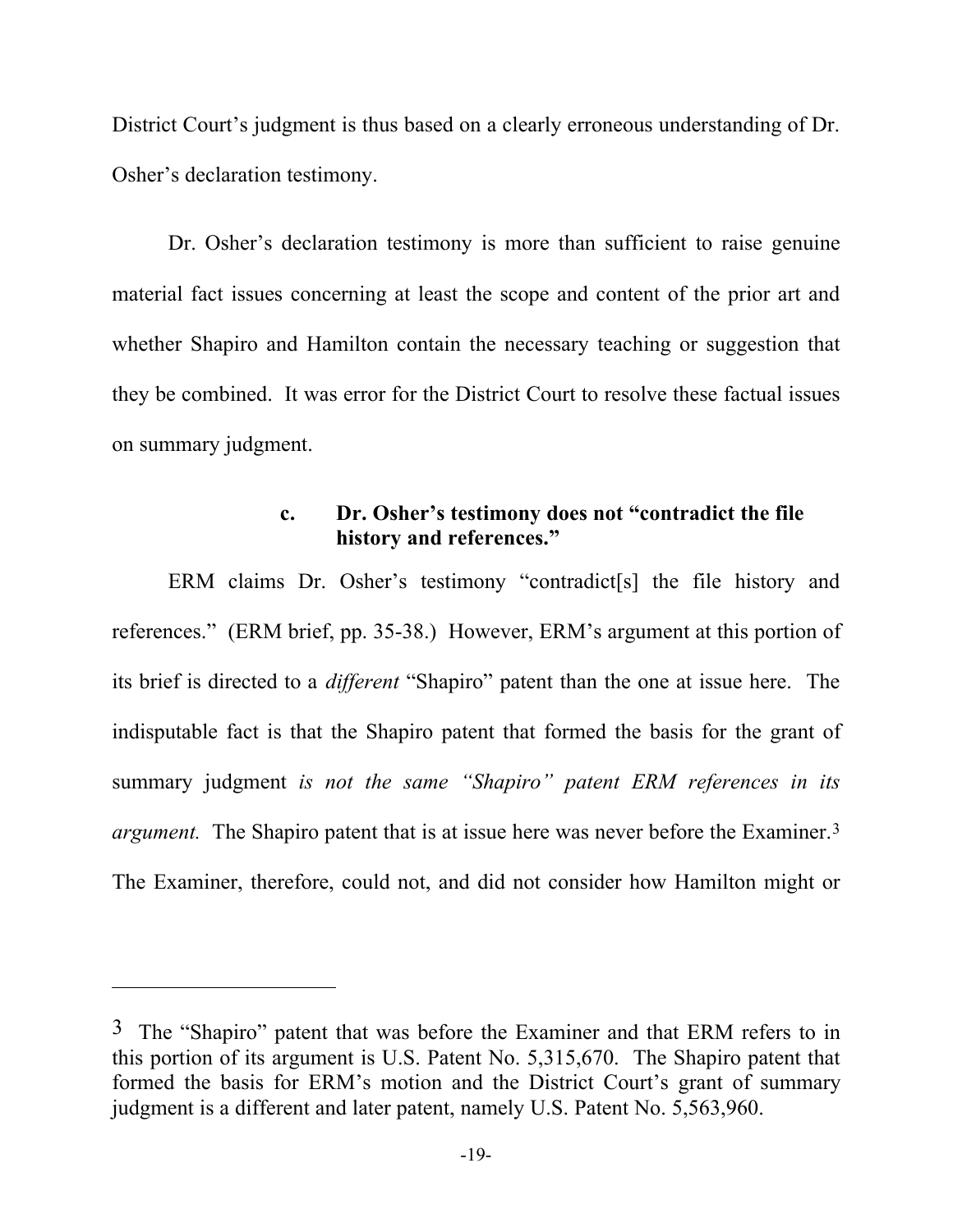might not be combined with the Shapiro '960 patent that is at issue here. Thus, anything the Examiner and applicant said during prosecution necessarily related to a different combination of references and therefore did not, and could not, concern how Hamilton might or might not be combined with the Shapiro '960 patent that actually formed the basis for the District Court's summary judgment. Furthermore, by ultimately allowing the application, the Examiner agreed that Hamilton and the earlier Shapiro '670 patent were not properly combined and did not render any of the claims, including Claim 21, obvious. Far from being evidence of obviousness, the Examiner's actions, if anything, show it would not be obvious to combine Hamilton with any of the technologies disclosed by Shapiro in his two patents.

Similarly, it is not understood what the "Anderson" and "Burt" references cited by ERM have to do with any issue here. Neither Anderson, Burt or the earlier Shapiro '670 patent played any role in the District Court's grant of summary judgment. Why Dr. Osher would be expected to comment on patents that were already cited and distinguished before the Examiner and, more importantly, played no role in the motion for, and grant of, summary judgment, remains unexplained.

Finally, ERM misunderstands the role of an expert witness and apparently views him as a partisan advocate for the side that hires him. He isn't. Instead, an

-20-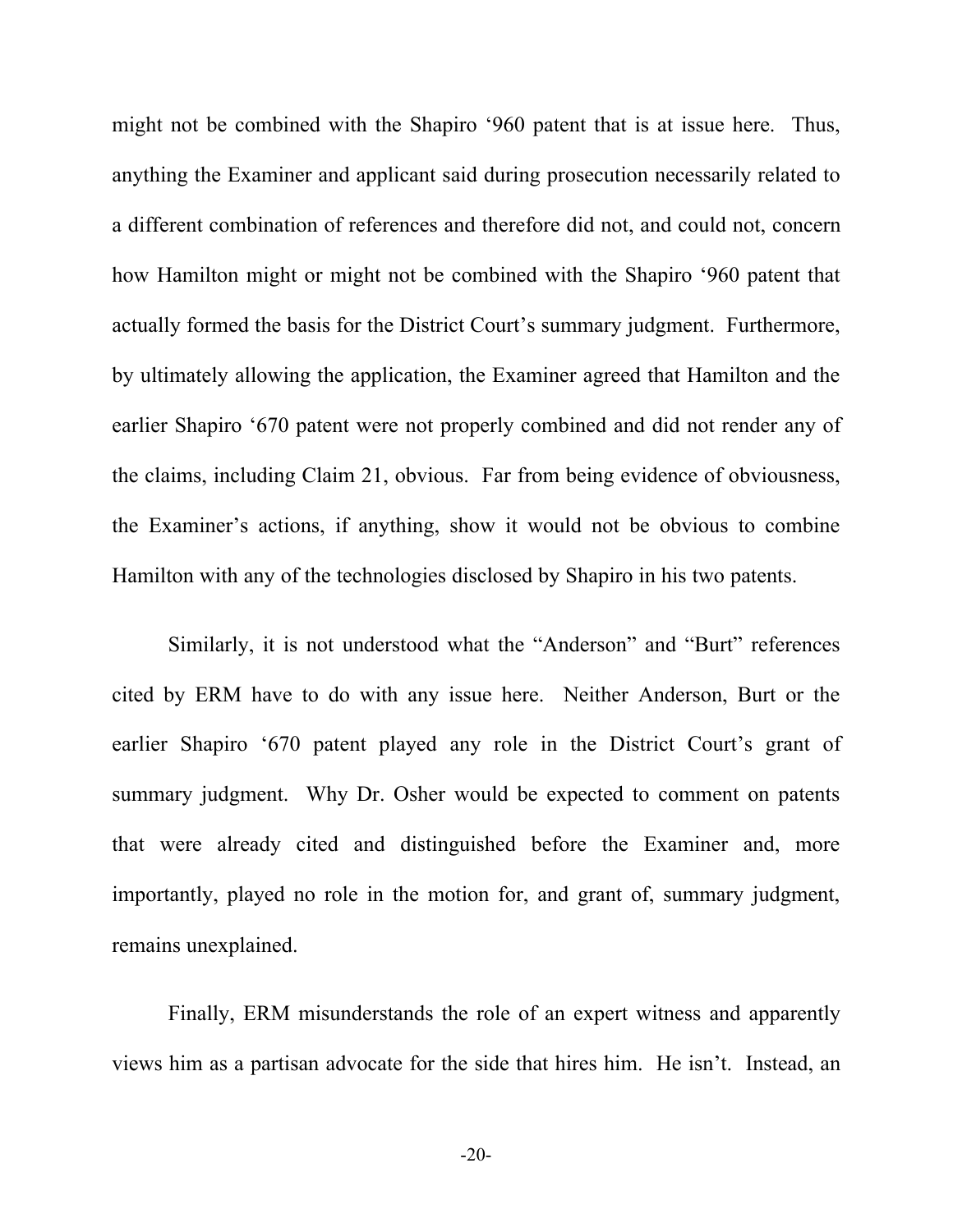expert is hired to give his independent assessment and expert opinion regardless of what the party hiring him wants or expects. Thus, any perceived inconsistency between what the applicant's prosecution counsel told the Examiner and what Dr. Osher later offered as his expert opinion is not suspect. If anything, it is evidence of his true independence and credibility.

#### **d. Dr. Osher's testimony does not "contradict" Shapiro.**

Nor is it true that Dr. Osher's testimony somehow contradicts the Shapiro patent. Dr. Osher testified that "the process described by Shapiro does not teach or even suggest a method for selectively viewing areas of an image at multiple resolutions as described in Claim 21 of the '835 patent." (A1243; ¶10) Dr. Osher testified at length as to how Shapiro "prepares a modified image prior to transformation and compression" and "effectively allocates more bits in the overall compressed image data to the wavelet coefficients corresponding to the selected region." (A1243; ¶9) Dr. Osher also testified that "Shapiro is not concerned with reducing memory requirements during the process of image compression" and that he "did not see any teaching in Shapiro that suggests tiling is even desirable." (A1243; ¶11) "Rather," according to Dr. Osher, "Shapiro is concerned with emphasizing a selected region in an image before compression so that, on decompression of the image, the selected region appears within the image with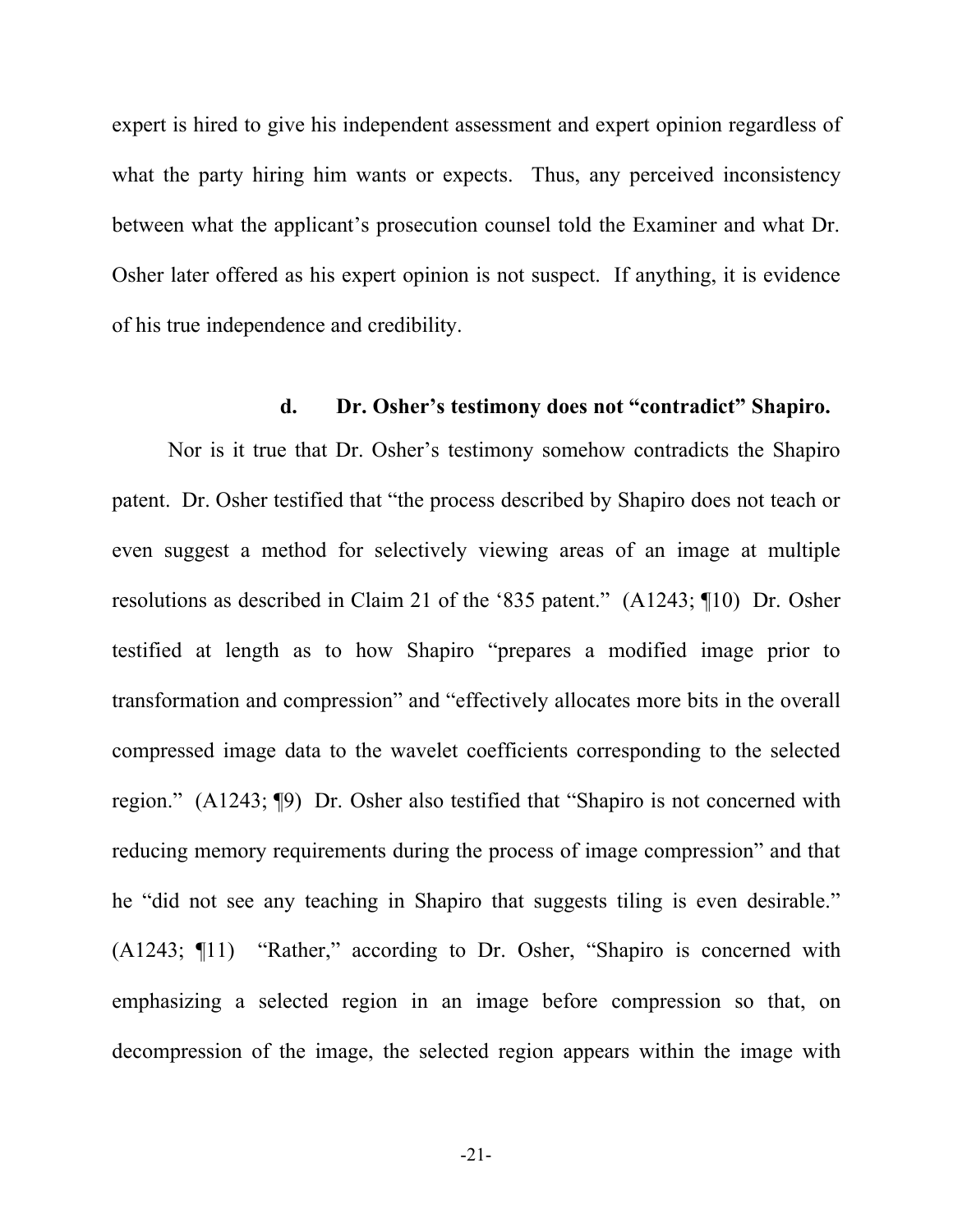better quality." (A1243; ¶10) None of the passages from Shapiro quoted in ERM's brief contradicts this testimony.

ERM claims not to understand the significance of Dr. Osher's testimony. In particular, ERM claims not to understand the difference between memory used to store information indefinitely (i.e., storage memory) and memory used dynamically during the processing of information (i.e., processing memory). The '835 patent at issue here concerns reducing the processing memory needed to compress extremely large images. The prior art relied on by ERM and the District Court concern reducing the storage memory needed to store an image. Each of the passages from Shapiro quoted by ERM shows simply that "compression" is a desirable, known way of reducing storage memory requirements. This has nothing to do with reducing processing memory requirements. Again, simply saying that Shapiro "plainly teaches the desirability of reducing memory requirements" is glib and ignores the indisputable fact that Shapiro says nothing about reducing processing memory requirements. That is the gist of Dr. Osher's testimony and it is not "contradicted" by the passages from Shapiro quoted in ERM's brief.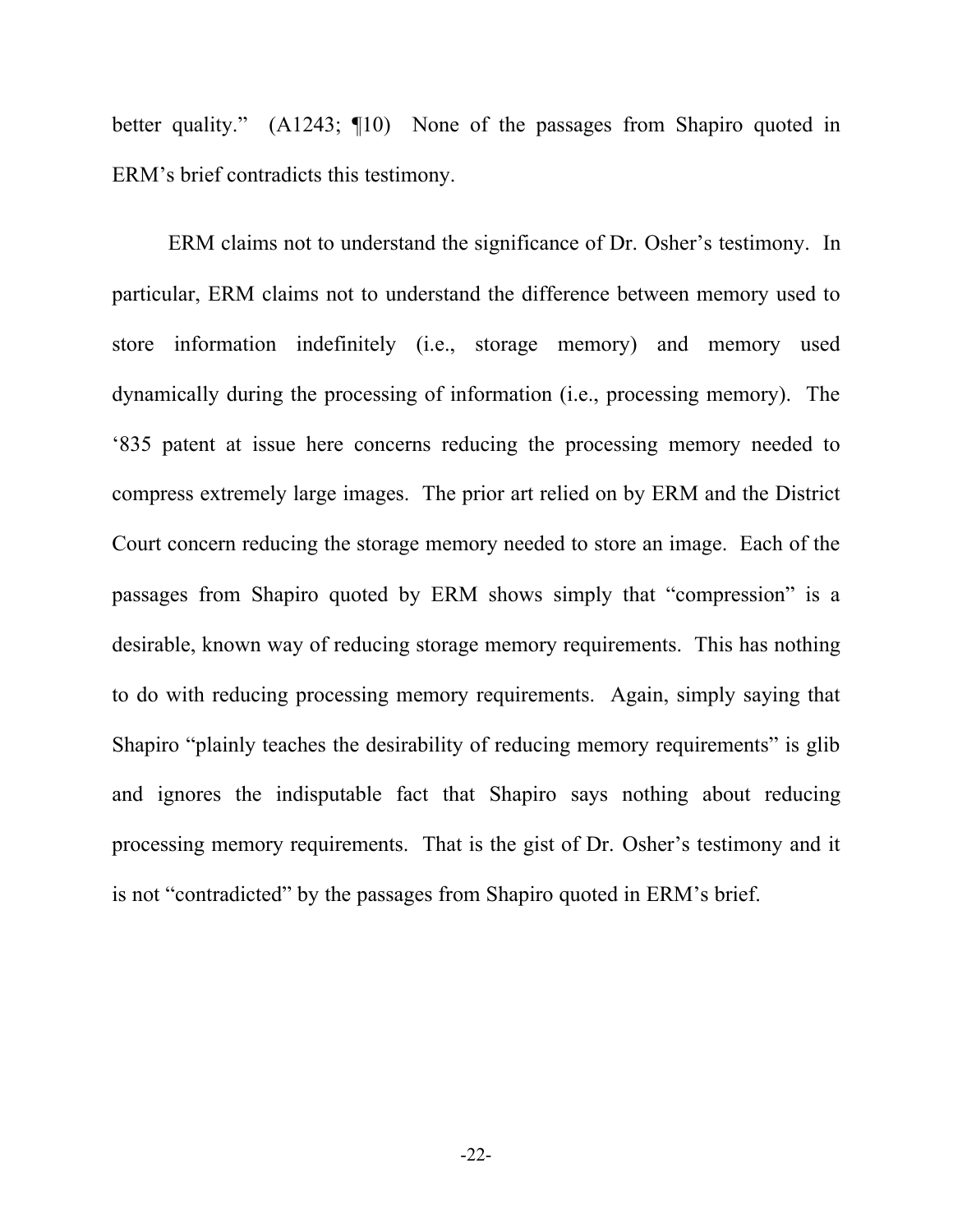#### **e. Dr. Osher does not "read in a non-existent temporal limitation to avoid Shapiro."**

ERM argues that "nothing in claim 21 makes any such distinction between memory reduction *during* instead of *after* DWT processing." (ERM brief, p. 38, emphasis in original.) This argument is baseless on its face.

Claim 21 clearly calls for "defining a plurality of discrete image data…subsets," and for "performing one or more…(DWT)-based compression processes on each said tile…." (A0127) It is the process of breaking the original image down into tiles and then performing the DWT on each tile rather than the image as a whole that reduces processing memory requirements. ERM's argument that Claim 21 has nothing to do with reducing processing memory requirements is simply wrong.

## **C. ERM Has Not Refuted LizardTech's Showing Of Error In The District Court's Grant Of Summary Judgment Of Non-Infringement.**

ERM either misstates or ignores LizardTech's arguments regarding infringement and instead focuses on defeating arguments LizardTech never made. LizardTech does not allege that genuine issues of material fact concerning infringement exist. On the contrary, LizardTech believes there are no genuine issues of material fact regarding the method used by ERM in its software. The question is whether the Special Master and District Court erred by ultimately (and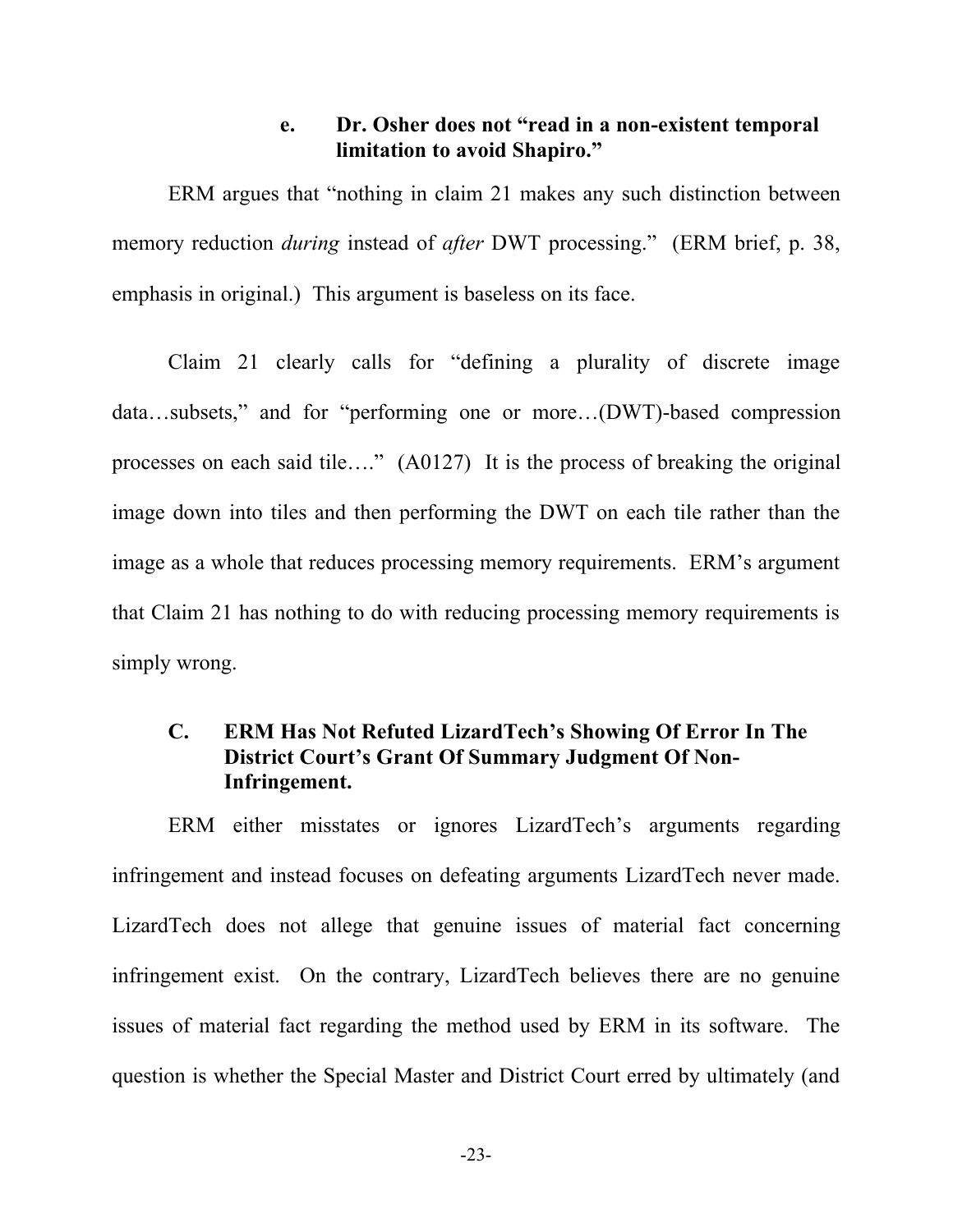retroactively) adopting an untenable claim construction to grant summary judgment.

The central question is whether the District Court erred in holding that Claim 1 properly requires "overlapping" coefficients wherein "overlapping" is further construed to mean "that certain tile coefficients overlap those of a neighboring tile; in other words, image data from both tiles (or at least some data near the border) contribute to the DWT coefficients." It is *this* construction of Claim 1 that did not appear in either the Special Master's report on claim construction or in the District Court' claim construction order. It is *this* construction that appears for the first time only in the Special Master's subsequent report on non-infringement and the District Court's subsequent grant of summary judgment of non-infringement.

Because this Court reviews claim construction *de novo,* it has the power to right these wrongs.

## **a. The claim construction ultimately used to grant summary judgment of non-infringement does not appear in the Special Master's report on claim construction or in the District Court's claim construction order.**

Unable to admit even the obvious, ERM suggests that LizardTech somehow agreed to the claim construction ultimately used to grant summary judgment of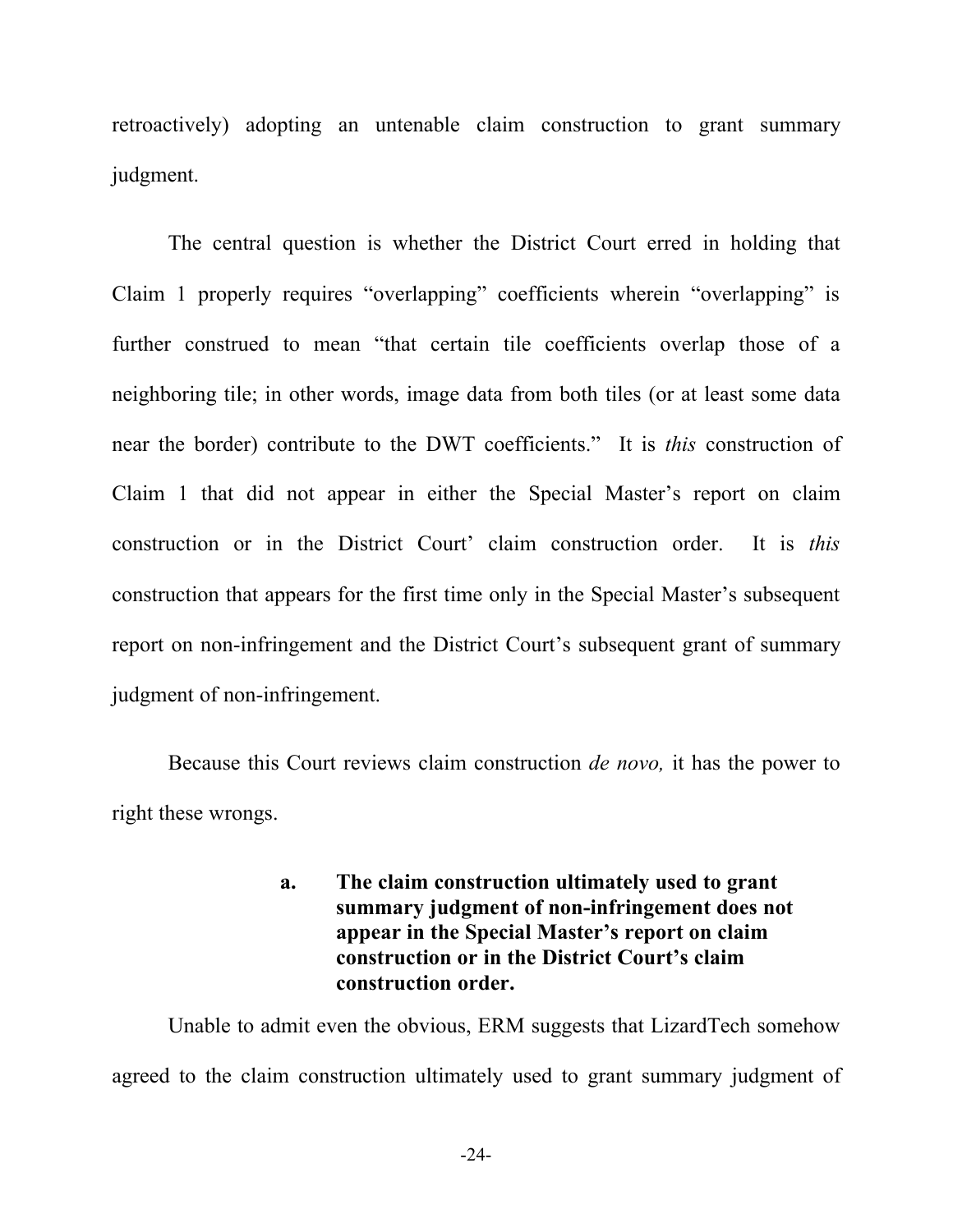non-infringement. Not true. The plain truth is that the claim construction ultimately used to grant summary judgment appears for the first time in the Special Master's report on non-infringement issued long after claim construction had been decided. The plain truth is that the claim construction ultimately used to grant summary judgment appeared for the very first time *after* LizardTech filed its opposition to the summary judgment motion and *after* the Special Master conducted the hearing on that motion. In short, the rules of the game changed *after* LizardTech made its submissions. These facts can be readily gleaned from the relevant documents themselves and are beyond dispute.

Nor can it be disputed that the only mention of an "overlapping" requirement in the Special Master's report on claim construction comes in the context of the Special Master's observations that (1) "'adjacent' tiles would be abutting, or side by side, but that their respective DWT coefficients overlap because of the expansive nature of the transform explained earlier," and (2) that "This much is not disputed." (A0771-0772) Given this express, unambiguous observation by the Special Master in his report on claim construction, LizardTech was entirely justified and within its rights to rely on the Special Master's finding that it was undisputed, decided and settled that "overlapping" coefficients necessarily result whenever a DWT process is carried out over "adjacent" tiles, and that this happens "because of the expansive nature of the transform." Had ERM in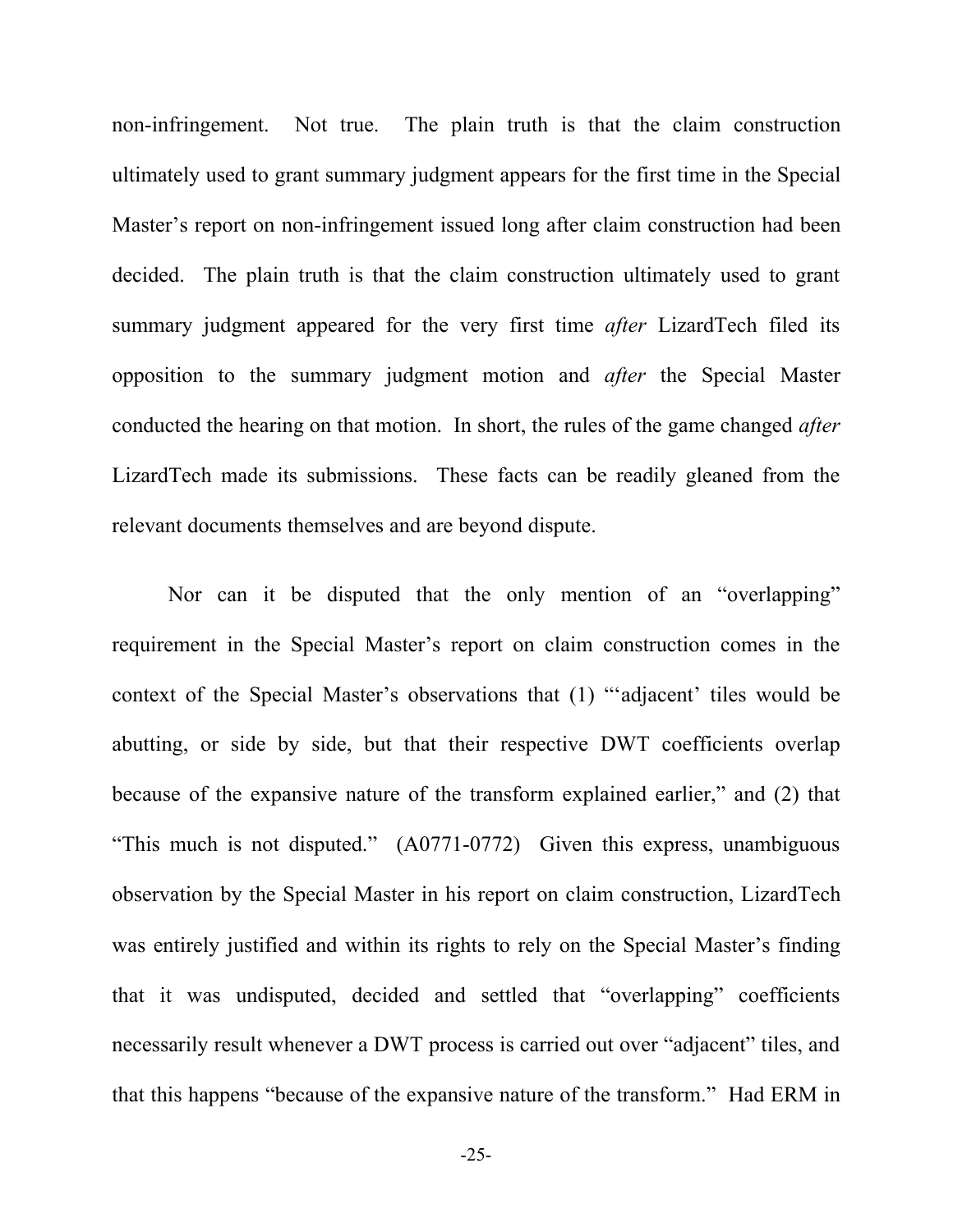fact disputed this inherent feature of DWT processing, its correct action would have been to file objections to the Special Master's report on claim construction. The record shows ERM never did.

#### **b. ERM's claim that LizardTech relies solely on "attorney argument" is patently false.**

ERM repeatedly claims that LizardTech's arguments are not based on "evidence." Again, this is simply not true. LizardTech relies – as it is perfectly free to do – on the declaration testimony and exhibits of ERM's president, Stuart Nixon, and on the declaration testimony and exhibits of ERM's technical expert, Dr. Gray. It is elementary law that declarations, particularly those already accepted by the district court, are evidence. It is also elementary law that evidence submitted by one party can be used to support the case of the other party. To the extent ERM claims it is "no fair" for LizardTech to use and rely on the declarations submitted by ERM's president and expert witness, ERM has cited no authority for any such claim. Nor is LizardTech aware of any such rule.

#### **c. The declaration testimony and exhibits submitted by Mr. Nixon and Dr. Gray clearly show infringement.**

At pages 26-29, 36 and 54-58 of its opening brief, LizardTech sets out in detail how the declarations and exhibits submitted by Mr. Nixon and Dr. Gray show that ERM's software operates in accordance with the method specified by Claim 1. In particular, LizardTech demonstrates that, based on the testimony of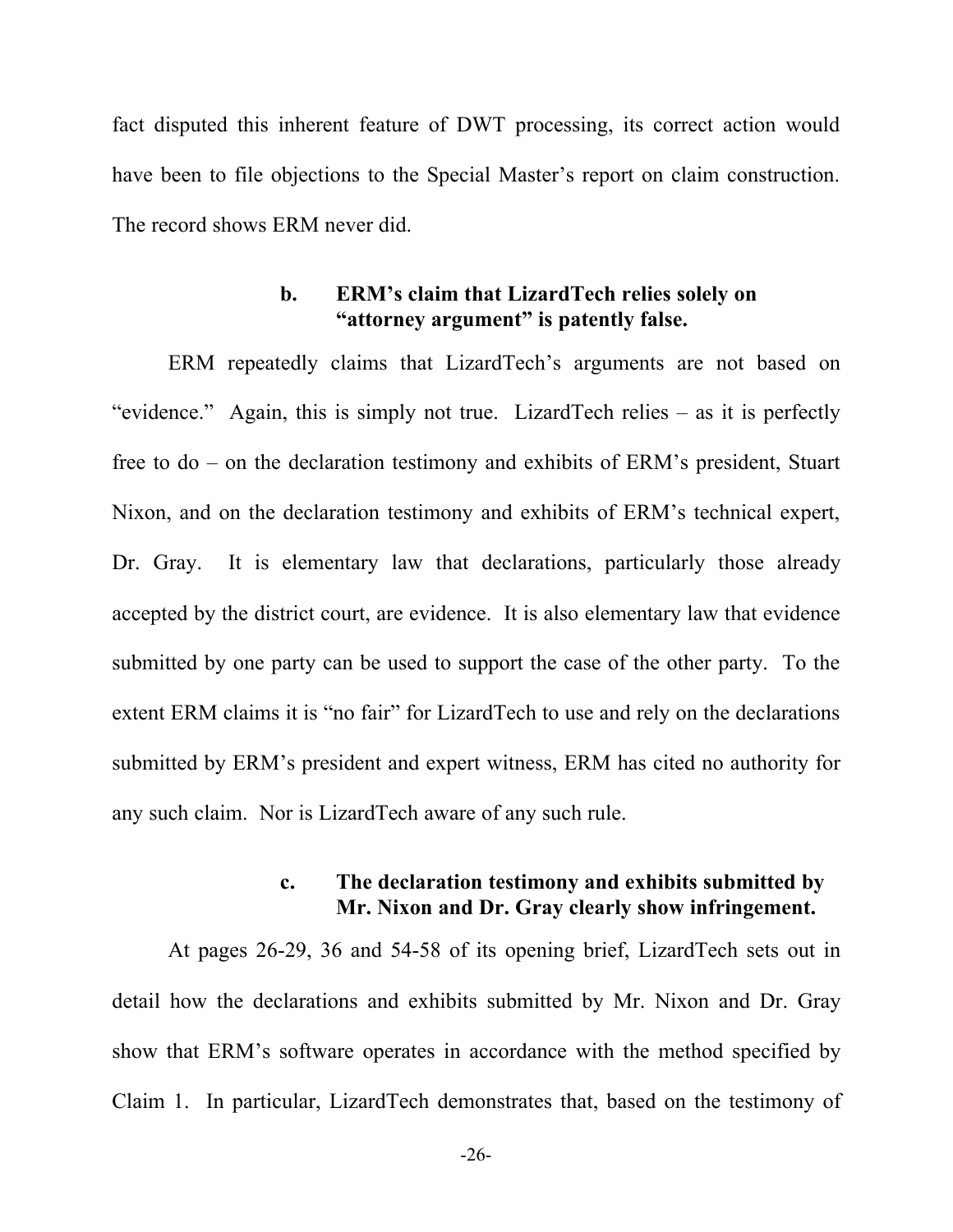ERM's own witnesses, the ERM software executes each and every step specified by Claim 1, *even under the overly narrow construction belatedly adopted by the Special Master and District Court.* ERM has not challenged this testimony but makes two arguments instead. *First,* ERM claims the Special Master and District Court found grounds other than the purported lack of "overlapping" coefficients to conclude there was no infringement. *Second,* ERM suggests, but does not actually argue, that it does not add coefficients from adjacent tiles and that it does not generate the exact same coefficients generated by the process of Claim 1. Neither argument has merit.

A review of both the Special Master's report on non-infringement and the District Court's grant of summary judgment shows that the District Court's mistaken belief that ERM's process does not use "overlapping" coefficients is the only basis stated for finding non-infringement. (A0065; A0018) Neither the Special Master nor the District Court found that ERM's software does not add coefficients from adjacent tiles. Nor can they. The evidence submitted by ERM itself shows this to be the case. In particular, the declaration testimony of Dr. Gray expressly states that DWT "is a process of multiplying image data (pixel values) by a fixed set of filters and *summing the resulting products* to generate an output value." (A0871, emphasis supplied.) Thus, when "a vertical one-dimensional DWT is performed on the DWT coefficients resulting from Steps 1 and 3" of the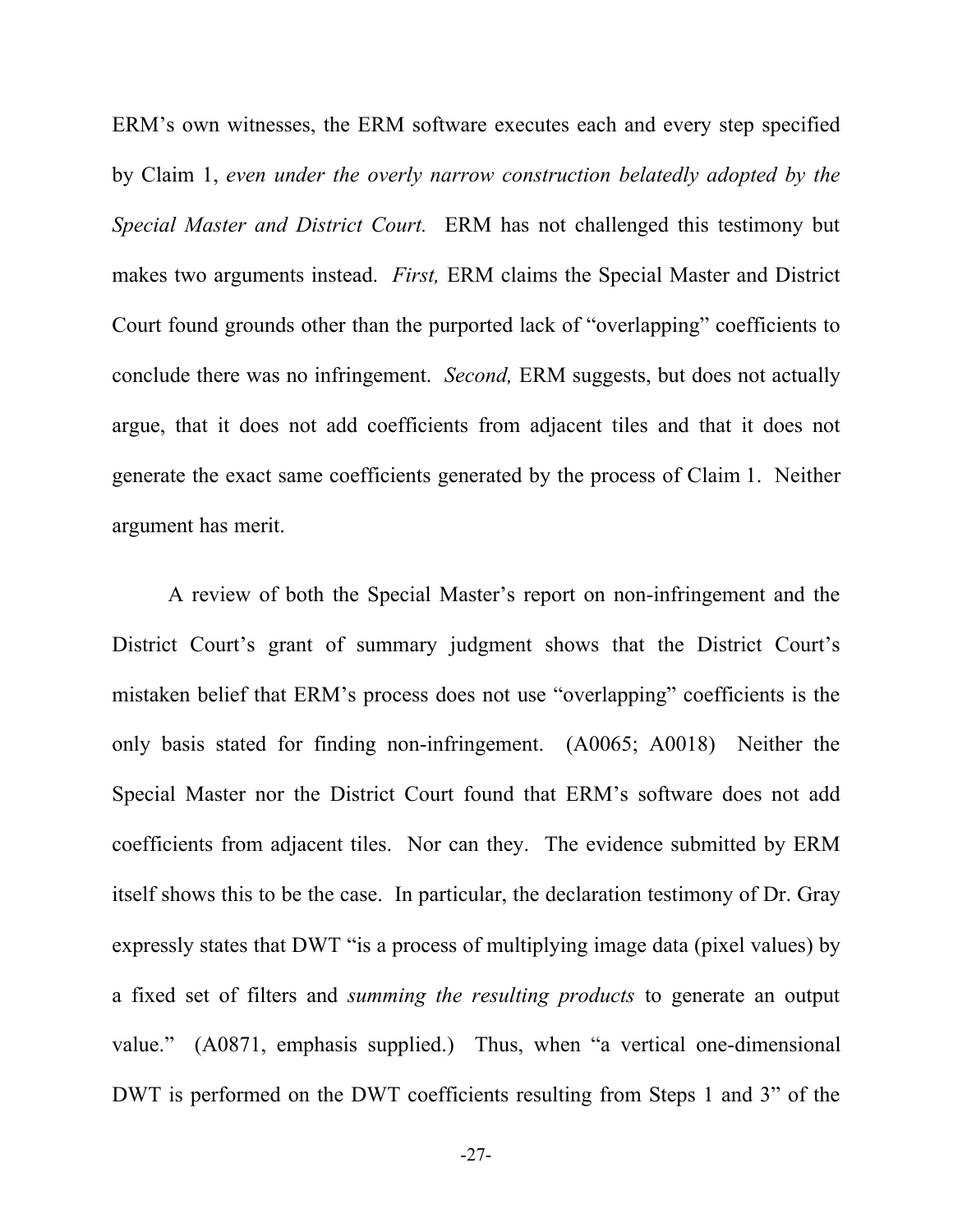ERM process, as Mr. Nixon testifies in his declaration (A0951-0952), it is inescapable that "summing" of the resulting "products" (i.e. coefficients) results.

Significantly, the District Court focused on and addressed only the horizontal DWT process that LizardTech agrees does not sum overlapping coefficients. However, the District Court never addressed the vertical summing of overlapping coefficients that, according to the testimony of Dr. Gray and Mr. Nixon, must take place when "a vertical one-dimensional DWT is performed on the coefficients resulting from steps 1 and 3" – something Mr. Nixon himself testifies takes place in the ERM software. Significantly, and as LizardTech points out at pages 31-32 of its opening brief, neither the Special Master nor the District Court addressed the summing of "overlapping" coefficients that necessarily result when the DWT is performed vertically across vertically adjacent tiles in the ERM process. Nor has ERM addressed this critically important, material failure on the part of the District Court.

Finally, ERM cannot deny that its process produces the exact same output coefficients that are produced by the method of Claim 1. To do otherwise would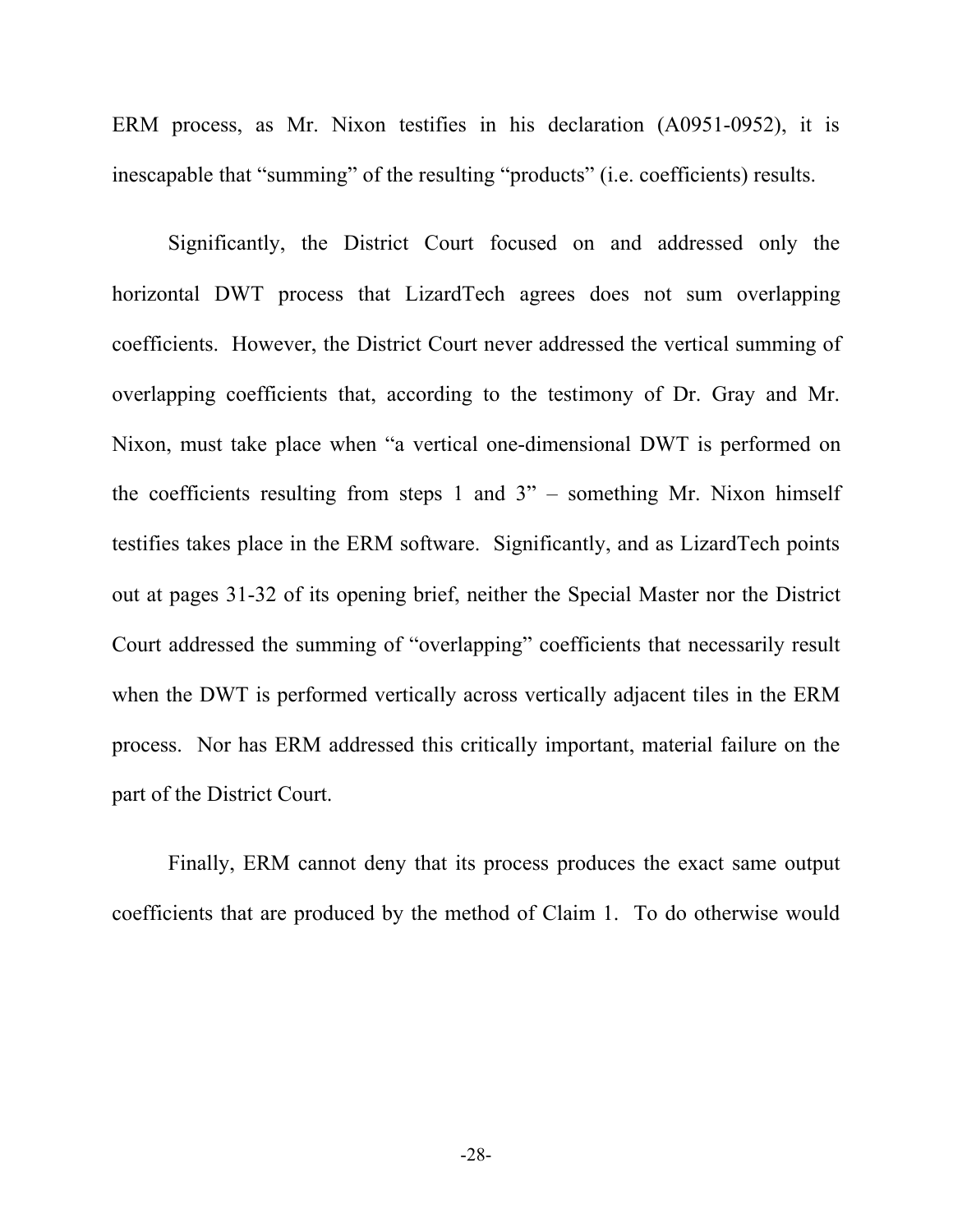render the software worthless for its intended purpose.4 More significantly, the Special Master in his report on non-infringement expressly notes, "Specifically, the ERM method…achieves the same end result as do claims 1 and 13 of the '835 patent…." (A0061) ERM never challenged this finding, and any suggestion that it is untrue flies in the face of indisputable fact.

Because the testimony of ERM's own witnesses establishes that the ERM product does, in fact, add even "overlapping" coefficients as belatedly construed by the District Court, there is no question the ERM software infringes, even under this improper and overly restrictive construction.

#### **d. The entire infringement issue remains one of claim construction. This Court has the final say.**

Recently, in *NTP, Inc. v. Research In Motion, Ltd.* 392 F.3d 1336, 1363 (Fed. Cir. 2004), this Court quoted the Supreme Court's nineteenth century observation that, "[I]f we once begin to include elements not mentioned in the claim in order to limit such claim…we should never know where to stop." 392 F.3d at 1363, *quoting McCarty v. Leigh Valley R.R. Co.,* 160 U.S. 110, 116 S.Ct.

1

<sup>4</sup> DWT, like addition or subtraction, is a distinct mathematical function that when performed on the same data must yield the same result. For ERM to deny that its software produces the same output coefficients as the claimed process would be akin to selling a calculator that gives the answer "5" when asked to add "2 plus 2".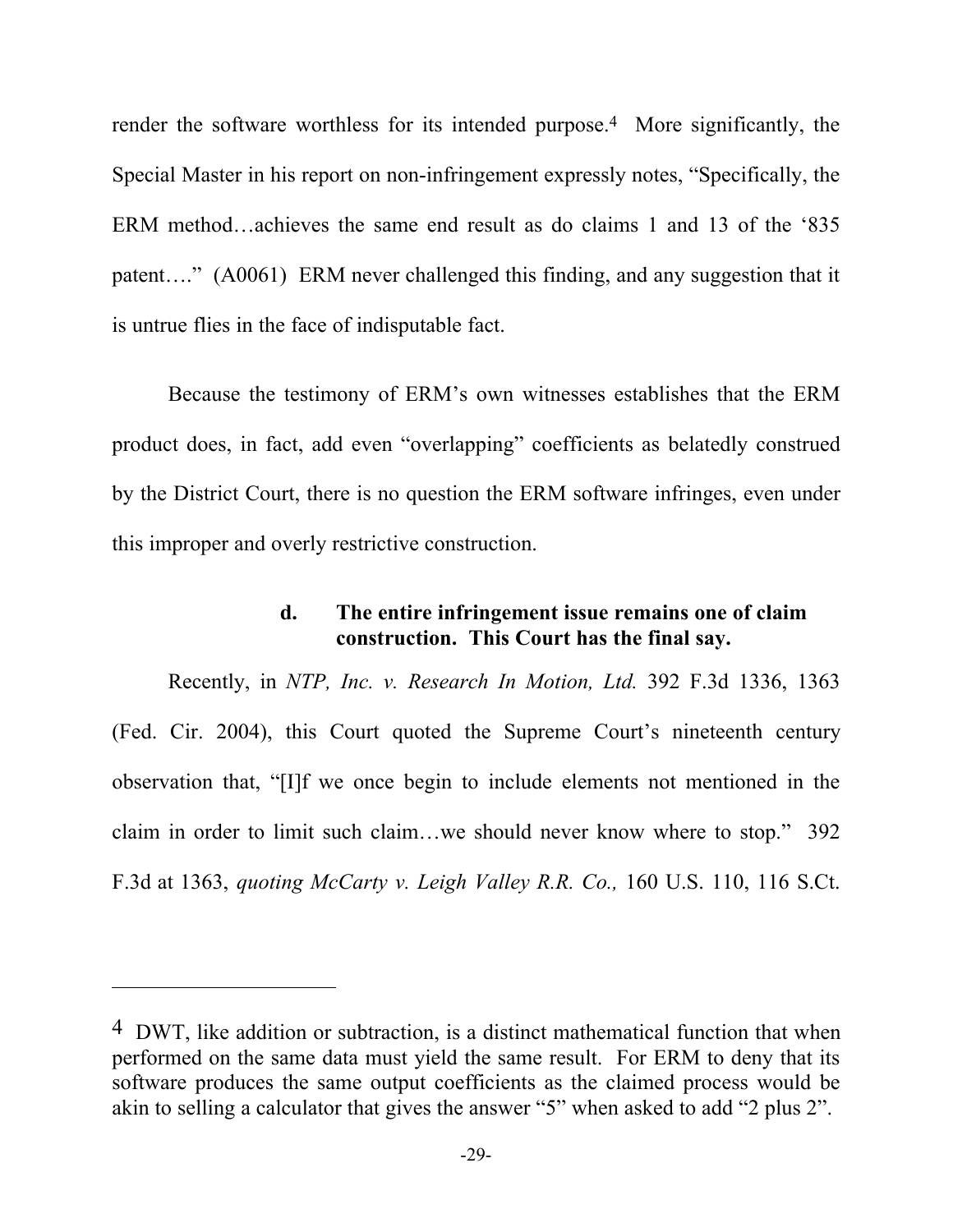240 (1895) That prescient observation becomes no less true simply by being old. It has particular relevance here.

The word "overlapping" appears nowhere in the '835 patent, much less in the claims. (See, LizardTech's opening brief, pp. 24, 30, 37 and 52-54.) Predictably, after succeeding in inducing the Special Master to make a passing reference to "overlapping" in his report on claim construction, ERM then began using that reference to spawn an ever expanding and never ending array of additional limitations. The Supreme Court foresaw such mischief nearly 110 years ago.

Because the summary judgment finding of non-infringement turned on a matter of incorrect and belated claim construction, it is entire proper for this Court to give no deference to the incorrect findings of the Special Master and District Court and reverse the finding of non-infringement.

#### **CONCLUSION**

Patent infringement issues are difficult enough to resolve in the best of circumstances. They become even more so when facts are obscured, law is misrepresented and specious arguments are made.

The law ERM cites with respect to the issue of written description is inapposite – none of the cases cited by ERM is on point. The summary dismissal

-30-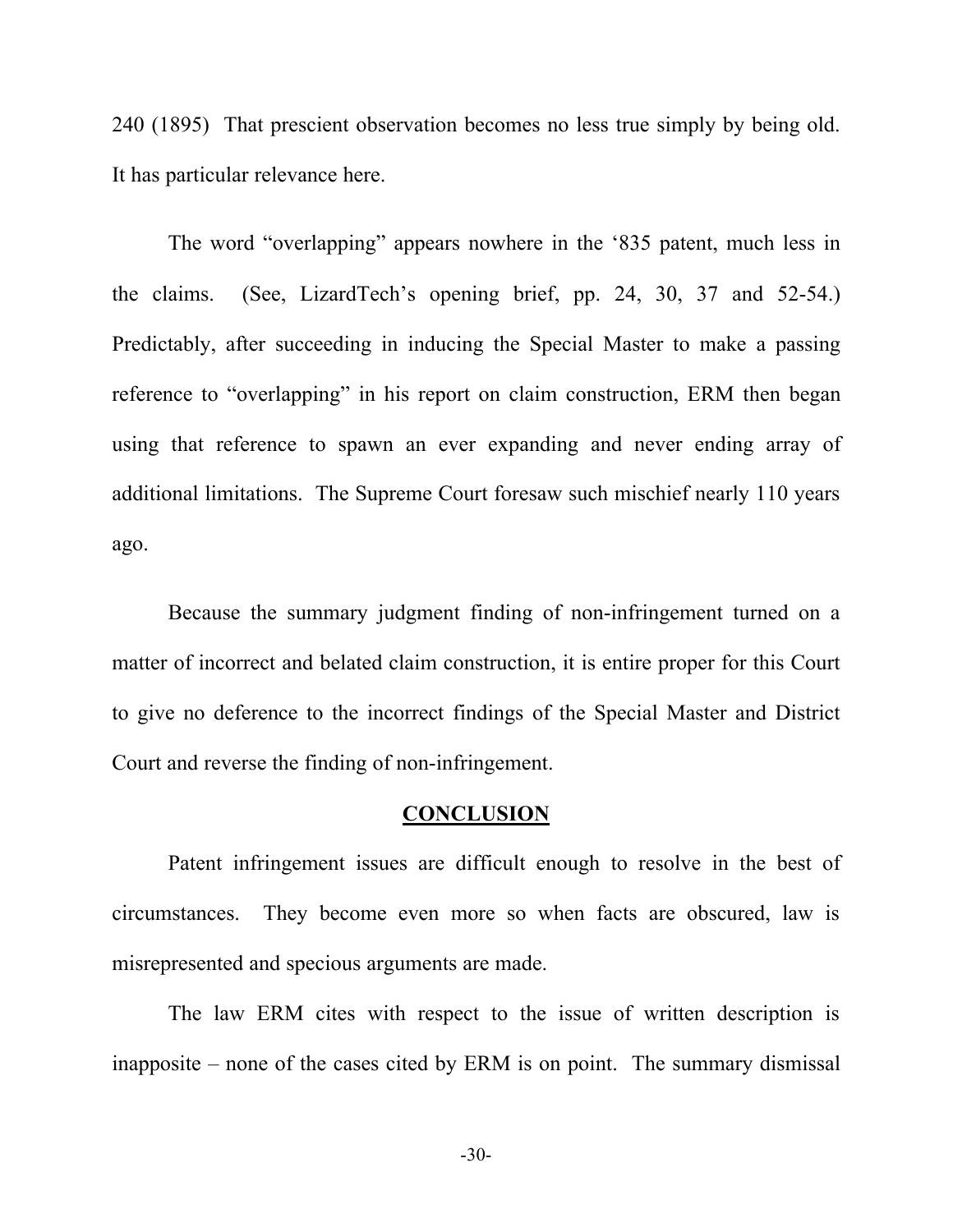of Dr. Osher's testimony as being "too conclusory" is in itself too conclusory. ERM has yet to confront the specific factual testimony Dr. Osher provides to support his opinions. And more than three years after remand, the parties are again before this Court with yet *another* issue based on imaginary limitations ERM somehow keeps finding in the '835 patent claims.

With crocodile tears, ERM laments the fact this case has been pending so long, but ignores that the delays have been consciously engineered and entirely of its own doing. ERM, not LizardTech, promoted the meritless claim construction ultimately rejected by this Court, and ERM, not LizardTech, has elected to "try" this case through an apparently endless series of summary judgment motions.

Based on the record of undisputed fact, this Court can reverse the findings of invalidity, enter judgment of infringement and remand the case for trial of damages. Such action is respectfully requested.

Respectfully submitted,

Philip P. Mann Mann Law Group 1420 Fifth Avenue, Suite 2200 Seattle, Washington 98101 (206) 224-3553

 $\overline{\phantom{a}}$  , where  $\overline{\phantom{a}}$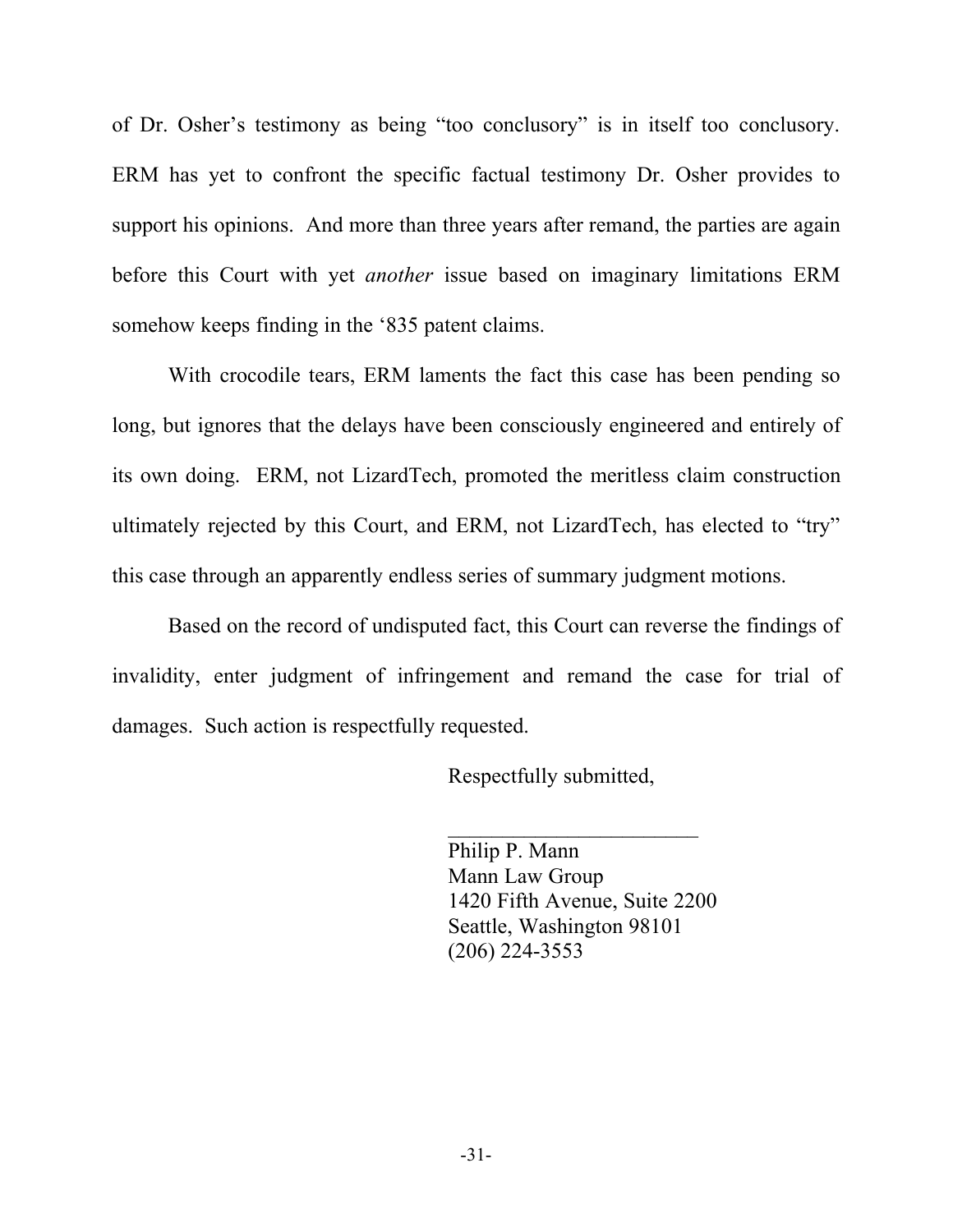## **CERTIFICATE OF SERVICE**

UNITED STATES COURT OF APPEALS FOR THE FEDERAL CIRCUIT NO. 05-1062 ------------------------------------X

Lizardtech

vs.

Earth Resources Mapping, Inc. ------------------------------------X

I, Robyn Cocho, being duly sworn according to law and being over the age of 18, upon my oath depose and say that:

on March 18, 2005

I served the within Reply Brief of the Plaintiff-Appellant Lizardtech, Inc. in the above captioned matter upon:

STEWART M. BROWN, Frommer Lawrence & Haug LLP 4660 La Jolla Village Drive, Suite 850 San Diego, CA 92122 858-731-5000 - Tel  $858-731-5001 - Fax$ 

via **Federal Express**

Unless otherwise noted, 12 copies have been sent to the court on the same date as above for filing via Federal Express.

Job # 193295